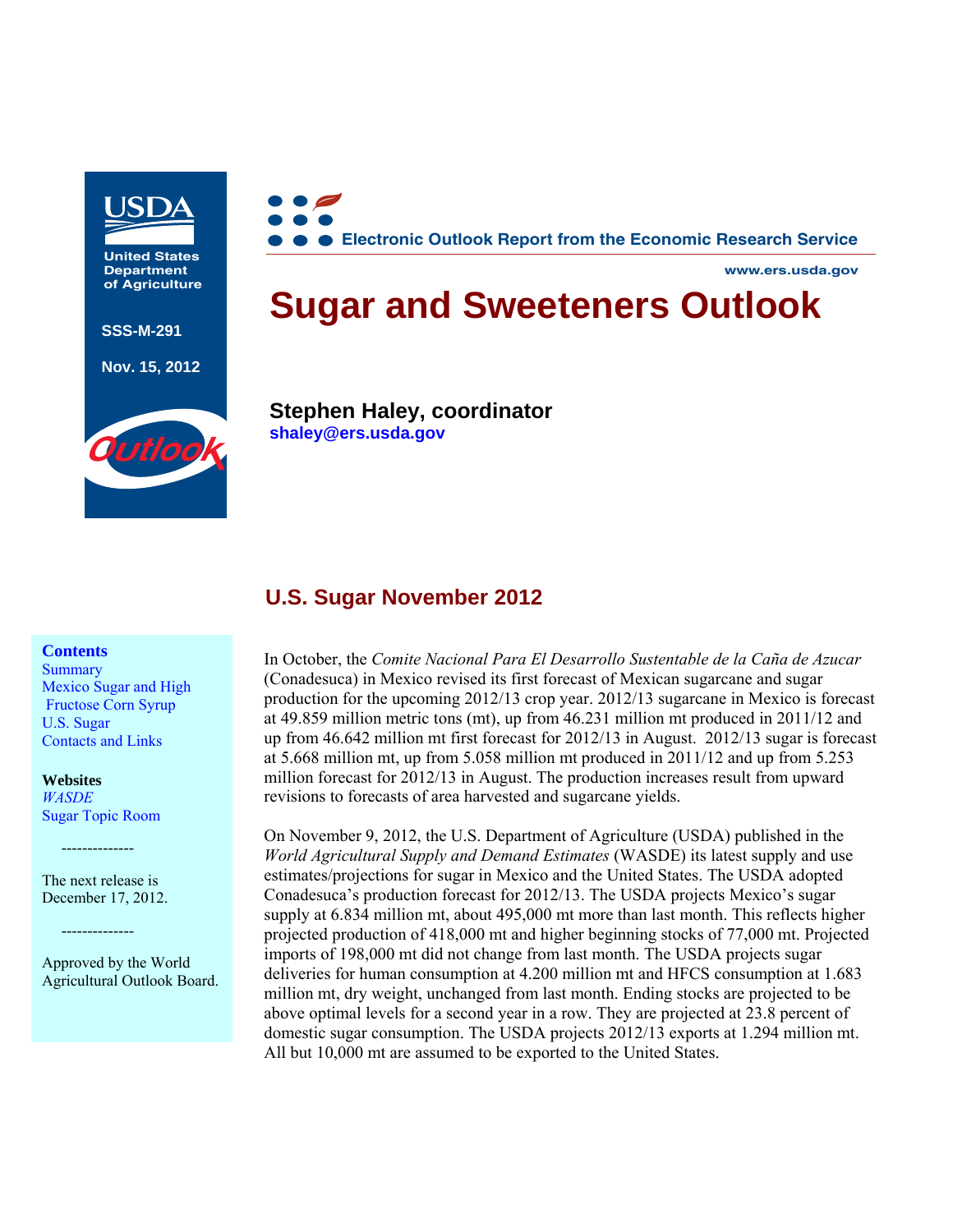The USDA forecasts total U.S. fiscal year (FY) 2013 sugar production at 8.825 million short tons, raw value (STRV). If realized, this would be the largest production total since FY 2000's 9.050 million STRV. Due to improved sugarcane prospects in Louisiana, the USDA increased its Louisiana cane sugar production forecast by 75,000 STRV to 1.500 million STRV. Cane sugar production forecasts in other producing States were unchanged. The total cane sugar production for FY 2013 is forecast at 3.720 million STRV. The USDA projects beet sugar production unchanged for FY 2013 at 5.105 million STRV.

The USDA increased its forecast of FY 2013 sugar imports by 233,735 STRV to 3,248,089 STRV. Sugar imports from Mexico are expected to be large at 1.500 million STRV. Partially offsetting these imports is the USDA increase of the raw sugar TRQ shortfall of 99,653 STRV to 265,000 STRV. The USDA reduced its forecast of sugar deliveries for human consumption in FY 2013 to 11.380 million STRV. The USDA projects FY 2013 ending sugar stocks as the difference between total supply and total use, or 2.216 million STRV. The implied stocks-to-use ratio is 18.68 percent.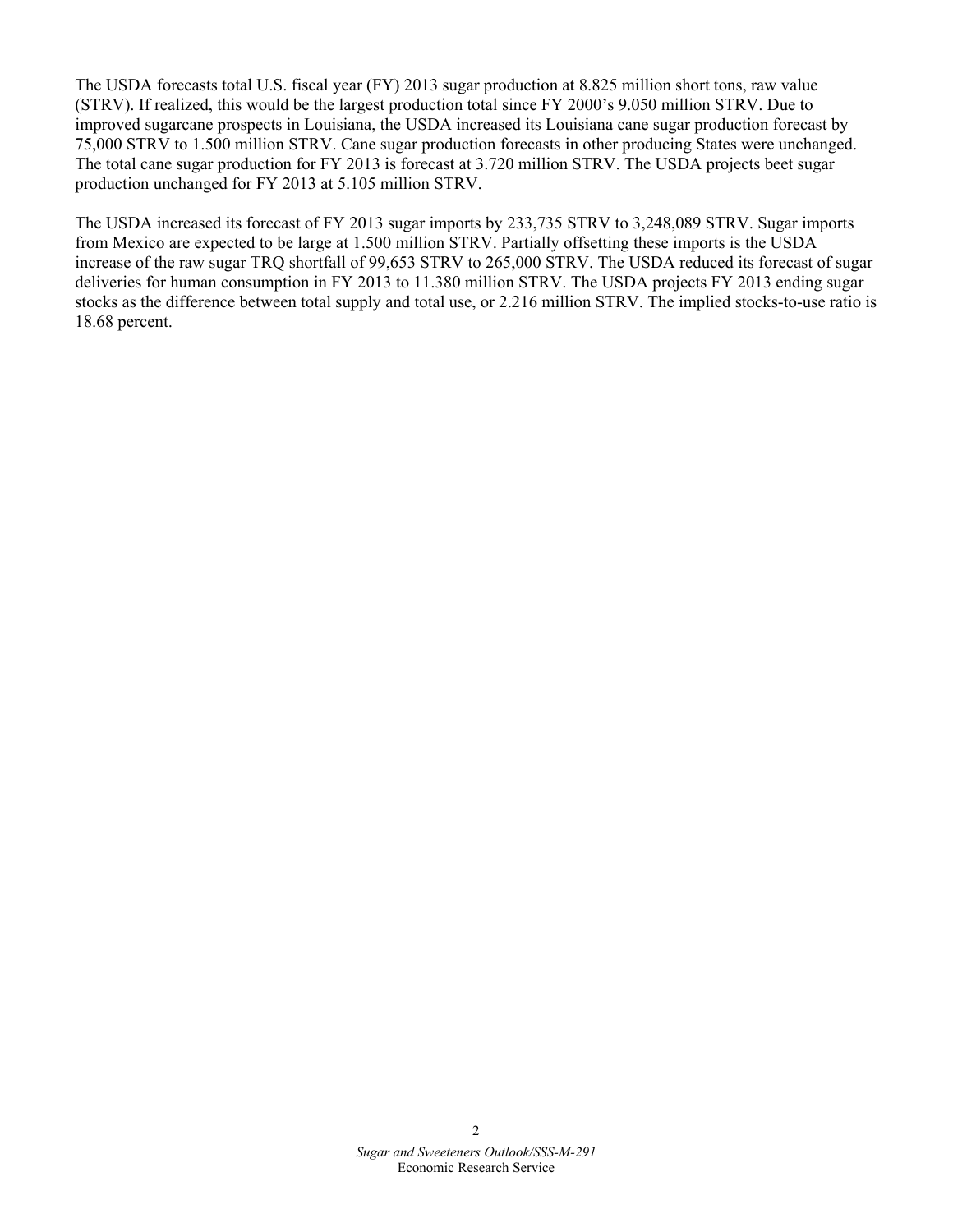# **Mexico Sugar and High Fructose Corn Syrup**

In October, the *Comite Nacional Para El Desarrollo Sustentable de la Caña de Azucar (Conadesuca*) in Mexico revised its first forecast of Mexican sugarcane and sugar production for the upcoming 2012/13 crop year. Conadesuca also released complete-year supply and use data for 2011/12.

#### *Revised First Estimate of 2012/13 Mexico Sugarcane and Sugar Production*

Conadesuca revised its first production forecast for the 2012/13 crop year that starts on October 1, 2012 and runs through September 30, 2013. For 2012/13, sugarcane in Mexico is forecast at 49.859 million metric tons (mt), up from 46.231 million mt produced in 2011/12 and up from the 46.642 million mt first forecast for 2012/13 in August. 2012/13 sugar is forecast at 5.668 million mt, up from 5.058 million mt produced in 2011/12 and up from 5.253 million forecast for 2012/13 in August. The forecast is based on surveys of the 57 factories that are expected to produce sugarcane and sugar during 2012/13. Table 1 shows results by factory and by regional groupings of these factories.<sup>1</sup>

Sugarcane area for 2012/13 is forecast at a record 719,601 hectares (ha), about 2.3 percent above the previous record area harvested in 2011/12. Figure 1 shows that area is expected to expand mostly in the Gulf region, for a gain of 12,963 hectares compared with last year. Area in the combined regions of Central, Northeast, and Northwest Mexico expands by 5,800 hectares compared with last year. Area in the combined Pacific and South regions decreases modestly by 2,923 hectares.

Sugarcane yield for 2012/13 is forecast at 69.29 mt per ha, higher than last year (65.69 mt per ha) and the year before (65.53 mt per ha). The 2012/13 forecast yield draws closer to the yields for the period 2000/01 through 2007/08, which were all above 70 mt per ha. Figure 2 shows that the largest regional increases over the past year were in the Northeast and the Gulf regions. Both these regions have received adequate rainfall during the growing season.

Sugar recovery for 2012/13 is forecast at 11.37 percent. This forecast is higher than last year's low 10.92 percent but significantly below the 11.75 percent of 2010/11. Figure 3 shows the regional rates compared with those of the last 2 years. All forecast recovery rates except for that of the Central region are higher than last year. Forecast rates in the large Gulf and Northeast producing regions significantly trail the rates from 2 years ago.

Figure 4 shows regional sugar production forecasts. Although production levels in the Gulf and Northeast regions are forecast to recover from last year's poor production showing, production in the Northeast is well below the level of 2 years earlier. Production in Mexico's South is forecast at about the same level as last year and the three other regions (Central, Northwest, and Pacific) are expected to produce slightly more than last year.

Table 2 presents a longer time series for the primary production statistics and also shows production by type of sugar. Although 2012/13 production is forecast short of the record 2004/05 of 5.796 million mt, 2012/13 production of refinado sugar is expected to be a record. An interesting contrast with 2004/05 is that while 2012/13 area exceeds that of 2004/05 by 63,190 hectares (9.6 percent), the 2004/05 sugarcane yield—which was close to a record at 77.53 mt per ha—is estimated 11.9 percent higher than the 69.29 mt per ha forecast for 2012/13. Sucrose recoveries in both years are expected to be about the same.

<sup>1</sup> The Sugar and Sweetener Outlook has adopted the same factory regional groupings as those used by LMC International in its reporting of regional costs of sugar production and other production variable categories.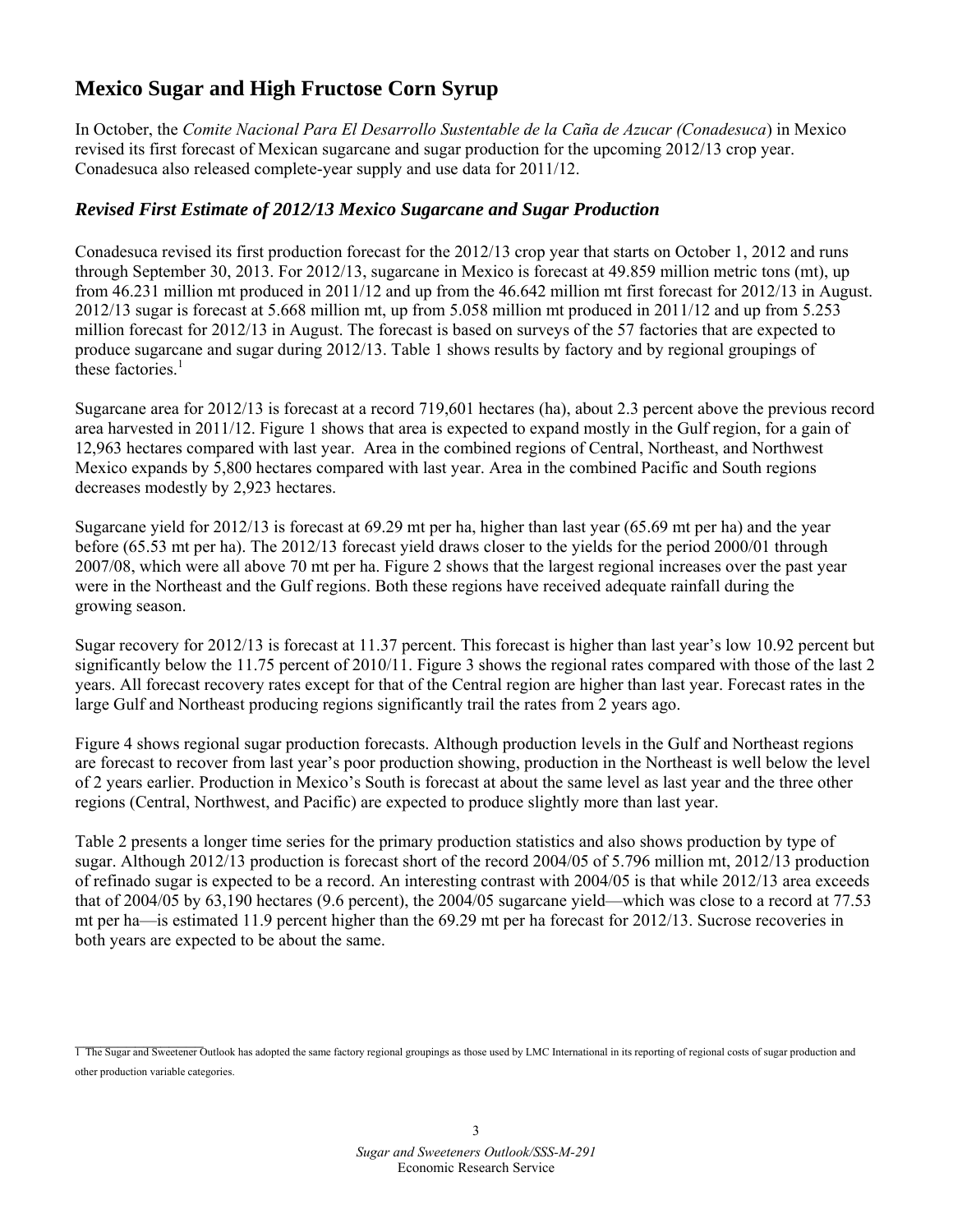#### Table 1 -- First revisec 2012/13 production forecast made by Comite Nacional Para El Desarrollo Sustentable de la Cana de Azucar (Conadesuca), by region.

| Region/Factories                                               | Municipality                                        | State                | Owner                              | Area<br>(Hectares) | Sugarcane<br>(Metric tons) | Sugar<br>(Metric tons) |
|----------------------------------------------------------------|-----------------------------------------------------|----------------------|------------------------------------|--------------------|----------------------------|------------------------|
| Central Region - 4 factories                                   |                                                     |                      |                                    |                    |                            |                        |
| <b>ATENCINGO</b>                                               | Chietla                                             | Puebla               | <b>FEESA</b>                       | 15,636             | 1,709,800                  | 219,025                |
| CALIPAM                                                        | Coxcatlán                                           | Puebla               | <b>GARCIA GONZALEZ</b>             | 1,974              | 190,853                    | 18,540                 |
| CASASANO (LA ABEJA)                                            | Cuautla                                             | Morelos              | <b>FEESA</b>                       | 5,340              | 601,991                    | 83,376                 |
| <b>EMILIANO ZAPATA</b>                                         | Zacatepec de Hidalgo                                | Morelos              | <b>FEESA</b>                       | 11,578             | 1,291,671                  | 169,842                |
|                                                                |                                                     |                      |                                    | 34,528             | 3,794,315                  | 490,783                |
|                                                                |                                                     |                      |                                    |                    |                            |                        |
| Gulf Region - 22 factories<br>ADOLFO LÓPEZ MATEOS              | Tuxtepec                                            | Oaxaca               | <b>PIASA</b>                       | 23,855             | 1,362,919                  | 158,125                |
| CENTRAL MOTZORONGO                                             | Tezonapa                                            | Veracruz             | <b>MOTZORONGO</b>                  | 17,916             | 1,167,803                  | 129,294                |
| <b>CENTRAL PROGRESO</b>                                        | Paso del Macho                                      | Veracruz             | LA MARGARITA                       | 12,994             | 780,000                    | 97,086                 |
| <b>CONSTANCIA</b>                                              | Tezonapa                                            | Veracuz              | <b>BETA SAN MIGUEL</b>             | 12,514             | 690,442                    | 75,466                 |
| <b>EL CARMEN</b>                                               | Ixtaczoquitlán                                      | Veracruz             | <b>GARCIA GONZALEZ</b>             | 8,648              | 585,340                    | 59,469                 |
| EL MODELO                                                      | La Antigua                                          | Veracruz             | <b>FEESA</b>                       | 10,783             | 1,009,658                  | 112,072                |
| EL POTRERO                                                     | Atoyac                                              | Veracruz             | <b>FEESA</b>                       | 22,768             | 1,625,000                  | 188,858                |
| EL REFUGIO                                                     | Cosolapa                                            | Oaxaca               | <b>MOTZORONGO</b>                  | 6,357              | 364,647                    | 39,921                 |
| LA GLORIA                                                      | Ursulo Galván                                       | Veracruz             | GRUPO AZUCARERO DEL TROPICO        | 17,400             | 1,500,000                  | 177,225                |
| LA PROVIDENCIA                                                 | Cuichapa                                            | Veracruz             | <b>FEESA</b>                       | 12,599             | 815,000                    | 92,095                 |
| MAHUIXTLAN                                                     | Coatepec                                            | Veracruz             | ZUCARMEX<br><b>GARCIA GONZALEZ</b> | 5,053<br>8,847     | 394,957<br>482,912         | 44,928<br>44,102       |
| NUEVO SAN FRANCISCO (NARANJAL)<br>PABLO MACHADO (LA MARGARITA) | Lerdo de Tejada<br>Acatlan de Pérez Figueroa Oaxaca | Veracruz             | <b>LA MARGARITA</b>                | 13,733             | 763,633                    | 91,756                 |
| <b>SAN CRISTOBAL</b>                                           | Carlos A. Carrillo                                  | Veracruz             | <b>FEESA</b>                       | 43,645             | 2,479,104                  | 255,596                |
| SAN JOSÉ DE ABAJO                                              | Cuitlahuac                                          | Veracruz             | PERNO                              | 7,998              | 516,031                    | 56,676                 |
| <b>SAN MIGUELITO</b>                                           | Cordoba                                             | Veracruz             | <b>FEESA</b>                       | 5,627              | 460,000                    | 49,680                 |
| <b>SAN NICOLAS</b>                                             | Cuichapa                                            | Veracruz             | AMERICAN SUGAR REFINING, INC.      | 15,220             | 1,089,000                  | 118,930                |
| <b>SAN PEDRO</b>                                               | Lerdo de Tejada                                     | Veracruz             | <b>PORRES</b>                      | 16,811             | 1,240,000                  | 129,977                |
| <b>TRES VALLES</b>                                             | <b>Tres Valles</b>                                  | Veracruz             | <b>PIASA</b>                       | 31,687             | 1,737,092                  | 203,307                |
|                                                                |                                                     |                      |                                    | 294,455            | 19,063,538                 | 2,124,563              |
| Northeast - 8 factories                                        |                                                     |                      |                                    |                    |                            |                        |
| AARÓN SÁENZ GARZA                                              | Xicotencatl                                         | Tamaulipas           | SAENZ                              | 18,510             | 1,200,000                  | 132,000                |
| <b>ALIANZA POPULAR</b>                                         | Tamasopo                                            | San Luis Potosí      | <b>SANTOS</b>                      | 16,960             | 909,986                    | 106,239                |
| EL HIGO                                                        | El Higo                                             | Veracruz             | ZUCARMEX                           | 14,820             | 1,066,250                  | 117,148                |
| <b>EL MANTE</b>                                                | Cd. Mante                                           | Tamaulipas           | SAENZ                              | 14,513             | 930,000                    | 99,510                 |
| PLAN DE AYALA                                                  | Cd. Valles                                          | San Luis Potosí      | <b>SANTOS</b>                      | 16,557             | 861,331                    | 94,610                 |
| PLAN DE SAN LUIS                                               | Cd. Valles                                          | San Luis Potosí      | <b>FEESA</b>                       | 17,701             | 1,078,000                  | 129,360                |
| SAN MIGUEL DEL NARANJO                                         | El Naranjo                                          | San Luis Potosí      | <b>BETA SAN MIGUEL</b>             | 20,502             | 1,137,835                  | 136,913                |
| ZAPOAPITA - PÁNUCO                                             | Pánuco                                              | Veracruz             | LA MARGARITA                       | 14,633             | 1,092,592                  | 126,349                |
|                                                                |                                                     |                      |                                    | 134,196            | 8,275,994                  | 942,129                |
| Northwest - 3 factories                                        |                                                     |                      |                                    |                    |                            |                        |
| <b>ELDORADO</b>                                                | Culiacan                                            | Sinaloa              | GPO. AZUC. MEX.                    | 7,742              | 553,000                    | 56,185                 |
| LA PRIMAVERA                                                   | Navolato                                            | Sinaloa              | ZUCARMEX                           | 4,528              | 411,984                    | 37,649                 |
| <b>LOS MOCHIS</b>                                              | Ahome                                               | Sinaloa              | AGA                                | 8,339              | 659,072                    | 59,317                 |
|                                                                |                                                     |                      |                                    | 20,609             | 1,624,056                  | 153,151                |
| Pacific - 12 factories                                         |                                                     |                      |                                    |                    |                            |                        |
| <b>BELLAVISTA</b>                                              | Acatlan de Juárez                                   | Jalisco              | <b>SANTOS</b>                      | 5,266              | 399,626                    | 45,656                 |
| <b>EL MOLINO</b>                                               | Tepic                                               | Nayarit              | <b>MENCHACA</b>                    | 9,284              | 651,332                    | 82,799                 |
| JOSE MA. MARTINEZ (TALA)                                       | Tala                                                | Jalisco              | GPO. AZUC. MEX.                    | 23,484             | 1,878,870                  | 220,467                |
| <b>JOSÉ MARÍA MORELOS</b>                                      | Casimiro Castillo                                   | Jalisco              | <b>FEESA</b>                       | 9,522              | 685.151                    | 76,908                 |
| LÁZARO CÁRDENAS                                                | Taretan                                             | Michoacan            | GPO. AZUC. MEX.                    | 3,608              | 300,730                    | 36,088                 |
| MELCHOR OCAMPO<br><b>PEDERNALES</b>                            | Autlán de Navarro<br>Tacámbaro                      | Jalisco<br>Michoacan | ZUCARMEX<br><b>SANTOS</b>          | 8,361<br>3,424     | 868,946<br>311,573         | 102,080<br>35,100      |
| <b>PUGA</b>                                                    | Tepic                                               | Nayarit              | AGA                                | 18,281             | 1,265,175                  | 149,985                |
| <b>QUESERIA</b>                                                | Cd. Cuauthemoc                                      | Colima               | <b>BETA SAN MIGUEL</b>             | 12,657             | 940,443                    | 106,486                |
| SAN FRANCISCO AMECA                                            | Ameca                                               | Jalisco              | <b>BETA SAN MIGUEL</b>             | 13,909             | 1,050,033                  | 124,950                |
| SANTA CLARA                                                    | Los Reyes                                           | Michoacan            | <b>PORRES</b>                      | 7,014              | 550,000                    | 63,800                 |
| <b>TAMAZULA</b>                                                | Tamazula                                            | Jalisco              | SAENZ                              | 12,119             | 1,296,443                  | 159,161                |
|                                                                |                                                     |                      |                                    | 126,929            | 10,198,322                 | 1,203,480              |
| South - 8 factories                                            |                                                     |                      |                                    |                    |                            |                        |
| AZSUREMEX - TENOSIQUE                                          |                                                     |                      | <b>JIMENEZ SAINZ</b>               | 3,438              | 190,063                    | 16,899                 |
| <b>CUATOTOLAPAM</b>                                            | Tenosique<br>Hueyapan de Ocampo                     | Tabasco<br>Veracruz  | <b>SANTOS</b>                      | 10,000             | 500,868                    | 51,114                 |
| <b>HUIXTLA</b>                                                 | Huixtla                                             | Chiapas              | <b>PORRES</b>                      | 13,744             | 1,154,460                  | 118,909                |
| LA JOYA                                                        | Champotón                                           | Campeche             | GRUPO AZUCARERO DEL TROPICO        | 11,029             | 600,000                    | 67,968                 |
| PRESIDENTE BENITO JUÁREZ                                       | H. Cárdenas                                         | Tabasco              | GPO. AZUC. MEX.                    | 20,902             | 1,140,004                  | 126.667                |
| PUJILTIC (CIA. LA FE)                                          | Venustiano Carranza                                 | Chiapas              | ZUCARMEX                           | 15,942             | 1,456,268                  | 179,792                |
| SAN RAFAEL DE PUCTÉ                                            | Othon P. Blanco                                     | Quintana Roo         | BETA SAN MIGUEL                    | 24,515             | 1,343,796                  | 137,061                |
| SANTA ROSALIA                                                  | H. Cárdenas                                         | Tabasco              | <b>BETA SAN MIGUEL</b>             | 9,318              | 516,849                    | 55,544                 |
|                                                                |                                                     |                      |                                    | 108,888            | 6,902,308                  | 753,954                |
| <b>MEXICO</b>                                                  |                                                     |                      |                                    | 719,601            | 49,858,532                 | 5,668,062              |

Source: Comite Nacional Para El Desarrollo Sustentable de la Caña de Azucar (Conadesuca).

Note: On November 20, the owner of the San Nicolas mill was corrected to read American Sugar Refining, Inc.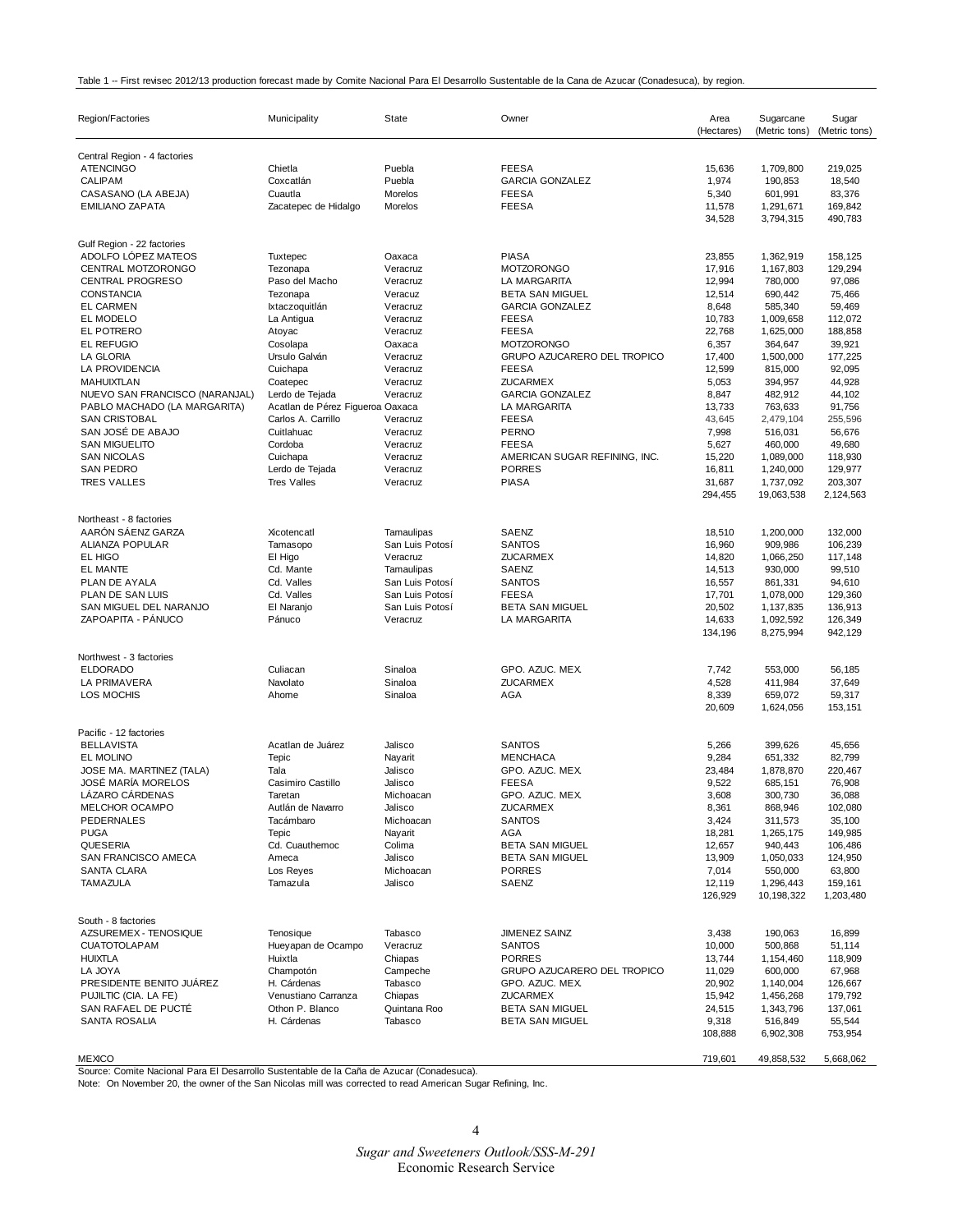#### Figure 1 **Mexico sugarcane area: 2012/13 forecast compared with estimated 2010/11 and 2011/12, by region**

Hectares (ha)



#### Figure 2 **Mexico sugarcane yield: 2012/13 forecast compared with estimated 2010/11 and 2011/12, by region**

Hectares (ha)

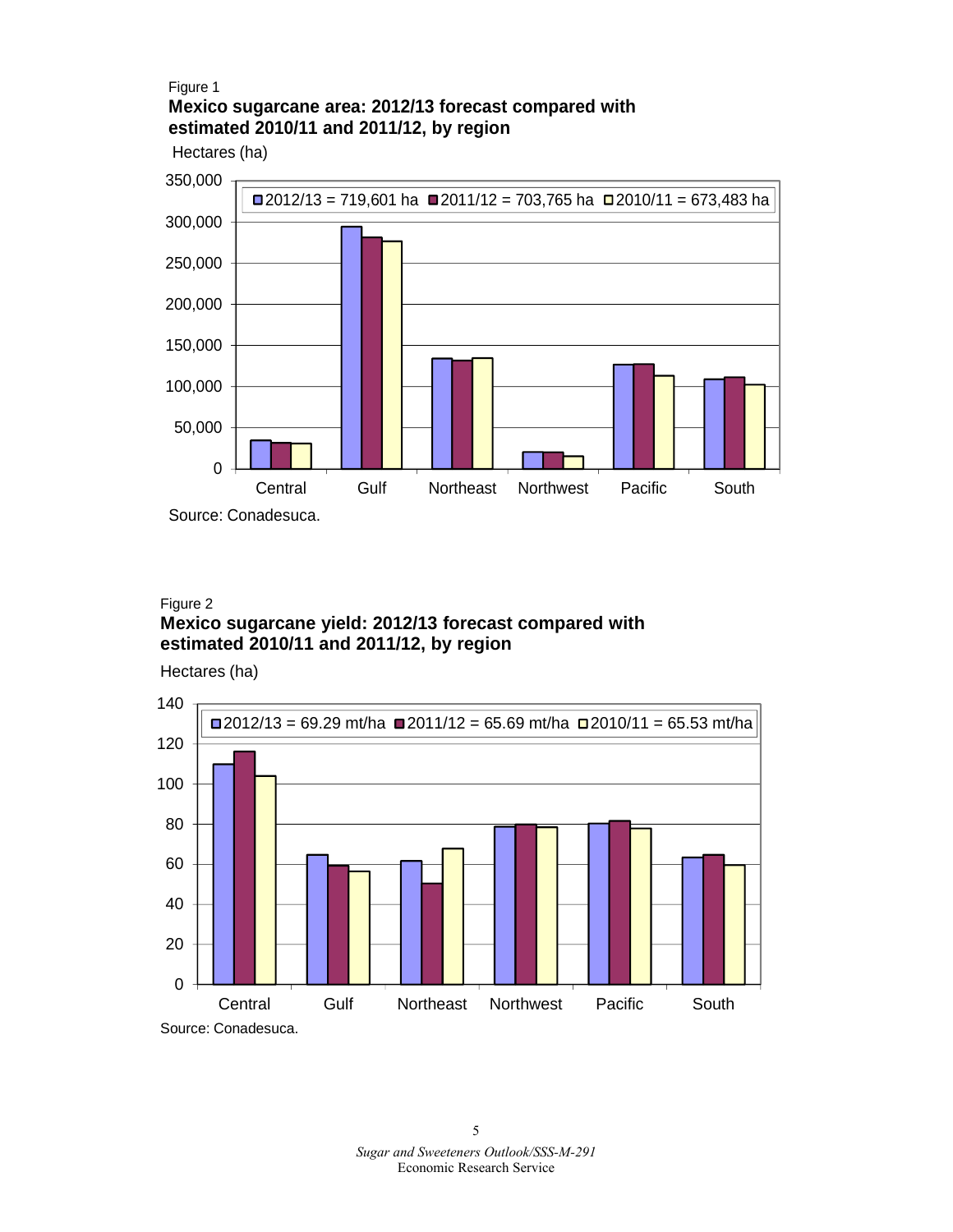## Figure 3 **Mexico sugar recovery: 2012/13 forecast compared with estimated 2010/11 and 2011/12, by region**

Metric tons



#### Metric tons Figure 4 **Mexico sugar production: 2012/13 forecast compared with estimated 2010/11 and 2011/12, by region**

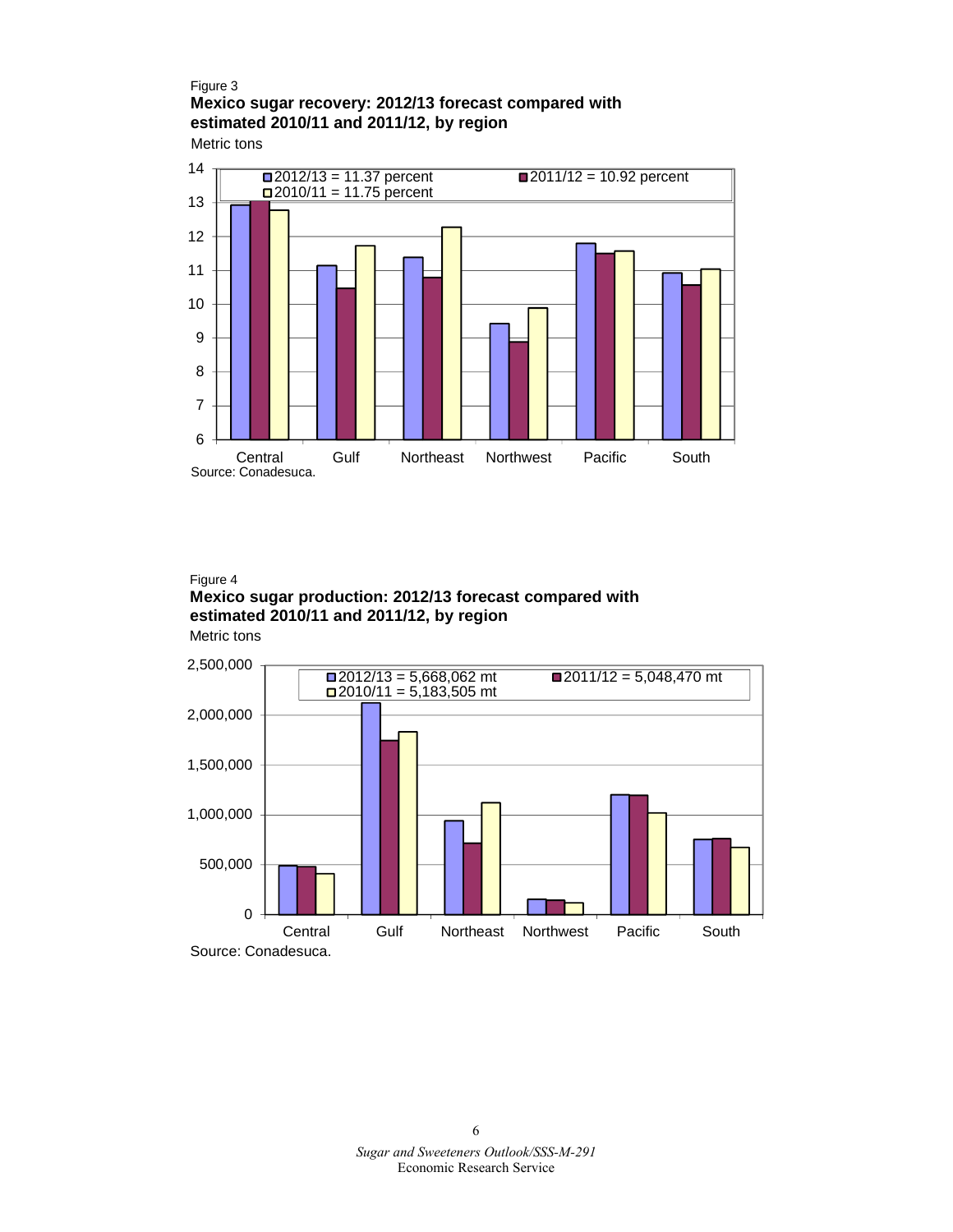Table 2 -- Mexico sugarcane, area harvested, sugar, by region, 2003/04-2011/12 and projected 2012/13

| Region                                            |                 | 2003/04    | 2004/05     | 2005/06     | 2006/07     | 2007/08    | 2008/09    | 2009/10     | 2010/11      | 2011/12     | 2012/13      |
|---------------------------------------------------|-----------------|------------|-------------|-------------|-------------|------------|------------|-------------|--------------|-------------|--------------|
| Central                                           |                 |            |             |             |             |            |            |             |              |             |              |
| Cane harvested                                    | Tons            | 3,026,327  | 3,229,706   | 2,912,213   | 3,245,105   | 3,194,736  | 3,011,639  | 3,109,317   | 3,216,196    | 3,676,224   | 3,794,315    |
| Area harvested                                    | Has.            | 26,589     | 27,665      | 27,899      | 29,659      | 29,324     | 28,946     | 28,231      | 30,795       | 31,602      | 34,528       |
| Sugar production                                  | Tons            | 360,356    | 393,861     | 358,899     | 399,244     | 402,583    | 379,756    | 386,309     | 411,041      | 481,420     | 490,783      |
| Refinado                                          | Tons            | 163,834    | 135,740     | 127,668     | 121,413     | 0          | 0          | $\mathsf 0$ | 0            | 0           | 0            |
| Estandar                                          | Tons            | 196.522    | 258,121     | 231,231     | 277,831     | 402,583    | 379,756    | 386,309     | 411,041      | 481,420     | 490,783      |
| Other                                             | Tons            | 0          | 0           | $\mathbf 0$ | $\mathbf 0$ | 0          | 0          | $\mathsf 0$ | 0            | $\mathbf 0$ |              |
| Sucrose recovery                                  | Percent         | 11.91      | 12.19       | 12.32       | 12.30       | 12.60      | 12.61      | 12.42       | 12.78        | 13.35       | 12.93        |
| Cane yield                                        | Tn/Ha.          | 113.82     | 116.74      | 104.39      | 109.41      | 108.95     | 104.04     | 110.14      | 104.44       | 116.33      | 109.89       |
| Sugar yield                                       | Tn/ha           | 13.55      | 14.24       | 12.86       | 13.46       | 13.73      | 13.12      | 13.68       | 13.35        | 15.53       | 14.21        |
|                                                   |                 |            |             |             |             |            |            |             |              |             |              |
| Gulf                                              |                 |            |             |             |             |            |            |             |              |             |              |
| Cane harvested                                    | Tons            | 17,759,294 | 20,269,579  | 18,707,864  | 19,302,127  | 18,749,219 | 15,466,962 | 16,762,064  | 15,646,792   | 16,669,325  | 19,063,538   |
| Area harvested                                    | Has.            | 258,256    | 272,143     | 272,332     | 282,538     | 285,346    | 269,539    | 272,335     | 274,485      | 281,492     | 294,455      |
| Sugar production                                  | Tons            | 1,978,663  | 2,290,966   | 2.100.380   | 2,077,359   | 2,092,869  | 1,798,622  | 1,802,381   | 1,834,977    | 1,746,091   | 2,124,563    |
| Refinado                                          | Tons            | 848,973    | 1,036,836   | 875,373     | 927,629     | 933,947    | 844,042    | 889,132     | 871,414      | 830,203     | 984,285      |
| Estandar                                          | Tons            | 1,129,107  | 1,253,255   | 1,206,551   | 1,147,968   | 1,146,448  | 915,273    | 912,446     | 918,215      | 897,639     | 1,140,278    |
| Other                                             | Tons            | 583        | 875         | 18,456      | 1,762       | 12,474     | 39,306     | 804         | 45,351       | 18,248      |              |
| Sucrose recovery                                  | Percent         | 11.14      | 11.30       | 11.23       | 10.76       | 11.16      | 11.63      | 10.75       | 11.73        | 10.47       | 11.14        |
| Cane yield                                        | Tn/Ha.          | 68.77      | 74.48       | 68.70       | 68.32       | 65.71      | 57.38      | 61.55       | 57.00        | 59.22       | 64.74        |
| Sugar yield                                       | Tn/ha           | 7.66       | 8.42        | 7.71        | 7.35        | 7.33       | 6.67       | 6.62        | 6.69         | 6.20        | 7.22         |
|                                                   |                 |            |             |             |             |            |            |             |              |             |              |
| Northeast                                         |                 |            |             |             |             |            |            |             |              |             |              |
| Cane harvested                                    | Tons            | 7,253,412  | 9,542,032   | 8,282,055   | 7,532,287   | 8,915,731  | 7,707,869  | 6,422,780   | 9,140,820    | 6,649,561   | 8,275,994    |
| Area harvested                                    | Has.            | 104,662    | 127,991     | 126,482     | 121,914     | 125,489    | 128,997    | 122,284     | 134,331      | 131,753     | 134,196      |
| Sugar production                                  | Tons            | 772,141    | 1,070,114   | 950,967     | 794,523     | 1,043,359  | 908,832    | 696,051     | 1,122,889    | 717,721     | 942,129      |
| Refinado                                          | Tons            | 360,727    | 329,146     | 390,431     | 297,882     | 314,912    | 398,370    | 300,023     | 475,673      | 305,641     | 526,830      |
| Estandar                                          | Tons            | 411,414    | 740,968     | 560,536     | 496,641     | 728,447    | 510,461    | 396,028     | 643,936      | 412,079     | 415,299      |
| Other                                             | Tons            | 0          | 0           | 0           | 0           | 0          | 0          | 0           | 3,280        | 0           | $\mathbf 0$  |
| Sucrose recovery                                  | Percent         | 10.65      | 11.21       | 11.48       | 10.55       | 11.70      | 11.79      | 10.84       | 12.28        | 10.79       | 11.38        |
| Cane yield                                        | Tn/Ha.          | 69.30      | 74.55       | 65.48       | 61.78       | 71.05      | 59.75      | 52.52       | 68.05        | 50.47       | 61.67        |
|                                                   | Tn/ha           | 7.38       | 8.36        | 7.52        | 6.52        | 8.31       | 7.05       | 5.69        | 8.36         | 5.45        | 7.02         |
| Sugar yield                                       |                 |            |             |             |             |            |            |             |              |             |              |
| <b>Northwest</b>                                  |                 |            |             |             |             |            |            |             |              |             |              |
| Cane harvested                                    | Tons            |            |             | 1,882,054   | 2,488,029   |            |            |             |              |             |              |
|                                                   | Has.            | 1,769,732  | 1,257,460   |             |             | 2,140,474  | 1,774,361  | 954,571     | 1,194,424    | 1,613,186   | 1,624,056    |
| Area harvested                                    |                 | 23,246     | 22,688      | 20,928      | 24,156      | 24,910     | 21,527     | 14,437      | 15,228       | 20,178      | 20,609       |
| Sugar production                                  | Tons            | 163,684    | 112,623     | 178,260     | 222,983     | 199,404    | 164,786    | 92,475      | 118,142      | 143,384     | 153,151      |
| Refinado                                          | Tons            | 86,425     | 48,127      | 96,410      | 106,614     | 98,585     | 66,163     | 22,316      | 35,326       | 46,443      | 59,317       |
| Estandar                                          | Tons            | 77,259     | 64,496      | 81,851      | 116,369     | 100,819    | 98,623     | 70,159      | 82,816       | 96,941      | 93,834       |
| Other                                             | Tons            | 0          | $\mathbf 0$ | $\mathbf 0$ | 0           | 0          | 0          | $\mathbf 0$ | 0            | 0           | $\Omega$     |
| Sucrose recovery                                  | Percent         | 9.25       | 8.96        | 9.47        | 8.96        | 9.32       | 9.29       | 9.69        | 9.89         | 8.89        | 9.43         |
| Cane yield                                        | Tn/Ha.          | 76.13      | 55.42       | 89.93       | 103.00      | 85.93      | 82.43      | 66.12       | 78.44        | 79.95       | 78.80        |
| Sugar yield                                       | Tn/ha           | 7.04       | 4.96        | 8.52        | 9.23        | 8.00       | 7.65       | 6.41        | 7.76         | 7.11        | 7.43         |
|                                                   |                 |            |             |             |             |            |            |             |              |             |              |
| Pacific                                           |                 |            |             |             |             |            |            |             |              |             |              |
| Cane harvested                                    | Tons            | 9,491,642  | 10,232,129  | 9,163,852   | 10,053,313  | 9,628,431  | 8,887,714  | 9,890,549   | 8,827,922    | 10,407,966  | 10, 198, 322 |
| Area harvested                                    | Has.            | 110,209    | 113,635     | 117,895     | 119,572     | 119,248    | 115,718    | 113,413     | 113,296      | 127,348     | 126,929      |
| Sugar production                                  | Tons            | 1,114,910  | 1,237,508   | 1,030,471   | 1,166,484   | 1,166,888  | 1,064,392  | 1,168,930   | 1,022,131    | 1,197,322   | 1,203,480    |
| Refinado                                          | Tons            | 287,732    | 342,695     | 293,654     | 318,871     | 290,831    | 281,710    | 297,022     | 266,634      | 308,485     | 311,775      |
| Estandar                                          | Tons            | 827,178    | 894,813     | 736,817     | 847,613     | 876,057    | 782,682    | 871,886     | 592,145      | 689,009     | 663,536      |
| Other                                             | Tons            | 0          | 0           | 0           | 0           | 0          | 0          | 0           | 163,352      | 199,830     | 228,170      |
| Sucrose recovery                                  | Percent         | 11.75      | 12.09       | 11.24       | 11.60       | 12.12      | 11.98      | 11.82       | 11.58        | 11.50       | 11.80        |
| Cane yield                                        | Tn/Ha.          | 86.12      | 90.04       | 77.73       | 84.08       | 80.74      | 76.81      | 87.21       | 77.92        | 81.73       | 80.35        |
| Sugar yield                                       | Tn/ha           | 10.12      | 10.89       | 8.74        | 9.76        | 9.79       | 9.20       | 10.31       | 9.02         | 9.40        | 9.48         |
|                                                   |                 |            |             |             |             |            |            |             |              |             |              |
| South                                             |                 |            |             |             |             |            |            |             |              |             |              |
| Cane harvested                                    | Tons            | 6,161,435  | 6,361,737   | 6,342,370   | 6,404,263   | 5,776,882  | 5,678,293  | 6,229,105   | 6,105,416    | 7,214,967   | 6,902,308    |
| Area harvested                                    | Has.            | 89,392     | 92,293      | 93,493      | 96,855      | 98,688     | 97,973     | 96,876      | 102,533      | 111,392     | 108,888      |
| Sugar production                                  | Tons            | 634,322    | 691,367     | 663,111     | 653,491     | 615,587    | 646,108    | 679,415     | 674,319      | 762,532     | 753,954      |
| Refinado                                          | Tons            | 76,551     | 65,407      | 47,370      | 72,453      | 63,837     | 80,269     | 94,300      | 59,376       | 74,244      | 88,667       |
| Estandar                                          | Tons            | 557,771    | 625,960     | 615,741     | 581,038     | 551,750    | 565,838    | 585,114     | 594,079      | 659,883     | 592,502      |
| Other                                             | Tons            | 0          | 0           | 0           | 0           | 0          | 0          | 0           | 20,864       | 28,405      | 72,785       |
| Sucrose recovery                                  | Percent         | 10.30      | 10.87       | 10.46       | 10.20       | 10.66      | 11.38      | 10.91       | 11.04        | 10.57       | 10.92        |
| Cane yield                                        | Tn/Ha.          | 68.93      | 68.93       | 67.84       | 66.12       | 58.54      | 57.96      | 64.30       | 59.55        | 64.77       | 63.39        |
| Sugar yield                                       | Tn/ha           | 7.10       | 7.49        | 7.09        | 6.75        | 6.24       | 6.59       | 7.01        | 6.58         | 6.85        | 6.92         |
|                                                   |                 |            |             |             |             |            |            |             |              |             |              |
| Mexico                                            |                 |            |             |             |             |            |            |             |              |             |              |
| Cane harvested                                    | Tons            | 45,461,842 | 50,892,643  | 47,290,409  | 49,025,124  | 48,405,473 | 42,526,838 | 43,368,387  | 44, 131, 570 | 46,231,229  | 49,858,533   |
| Area harvested                                    | Has.            | 612,354    | 656,415     | 659,029     | 674,694     | 683,005    | 662,700    | 647,575     | 670,667      | 703,765     | 719,605      |
| Sugar production                                  | Tons            | 5,024,076  | 5,796,439   | 5,282,088   | 5,314,084   | 5,520,690  | 4,962,495  | 4,825,560   | 5,183,500    | 5,057,833   | 5,668,060    |
| Refinado                                          | Tons            | 1,824,242  | 1,957,951   | 1,830,906   | 1,844,862   | 1,702,112  | 1,670,555  | 1,602,793   | 1,708,423    | 1,565,016   | 1,970,874    |
| Estandar                                          | Tons            | 3,199,251  | 3,837,613   | 3,432,726   | 3,467,460   | 3,806,104  | 3,252,633  | 3,221,942   | 3,242,232    | 3,236,971   | 3,396,232    |
| Other                                             | Tons            | 583        | 875         | 18,456      | 1,762       | 12,474     | 39,306     | 804         | 232,847      | 246,483     | 300,955      |
| Sugar production                                  | Tons, raw value | 5,325,521  | 6,144,225   | 5,599,013   | 5,632,929   | 5,851,931  | 5,260,245  | 5,115,094   | 5,494,510    | 5,361,303   | 6,008,144    |
| Sucrose recovery                                  | Percent         | 11.05      | 11.39       | 11.17       | 10.84       | 11.41      | 11.67      | 11.13       | 11.75        | 10.94       | 11.37        |
| Cane yield                                        | Tn/Ha.          | 74.24      | 77.53       | 71.76       | 72.66       | 70.87      | 64.17      | 66.97       | 65.80        | 65.69       | 69.29        |
| Sugar yield                                       | Tn/ha           | 8.20       | 8.83        | 8.01        | 7.88        | 8.08       | 7.49       | 7.45        | 7.73         | 7.19        | 7.88         |
| Source: Mexico Sugar Chamber (CNIAA); Conadesuca. |                 |            |             |             |             |            |            |             |              |             |              |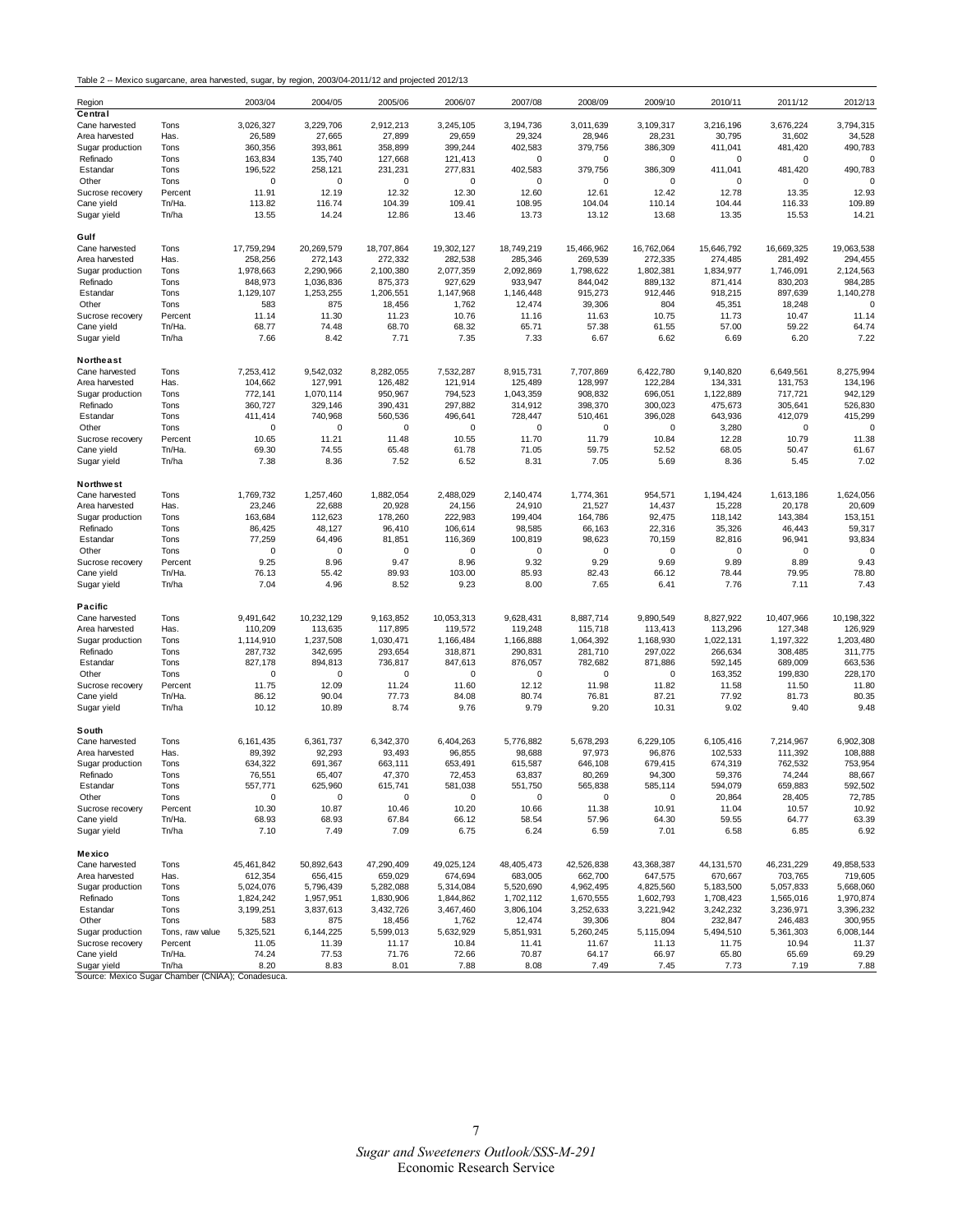Table 2 -- Mexico sugarcane, area harvested, sugar, by region, 2003/04-2011/12 and projected 2012/13 - continued

| Region           |                 | 2003/04    | 2004/05     | 2005/06    | 2006/07    | 2007/08    | 2008/09    | 2009/10     | 2010/11      | 2011/12    | 2012/13    |
|------------------|-----------------|------------|-------------|------------|------------|------------|------------|-------------|--------------|------------|------------|
| Pacific          |                 |            |             |            |            |            |            |             |              |            |            |
| Cane harvested   | Tons            | 9,491,642  | 10,232,129  | 9,163,852  | 10,053,313 | 9,628,431  | 8,887,714  | 9,890,549   | 8,827,922    | 10,407,966 | 10,198,322 |
| Area harvested   | Has.            | 110,209    | 113,635     | 117,895    | 119,572    | 119,248    | 115,718    | 113,413     | 113,296      | 127,348    | 126,929    |
| Sugar production | Tons            | 1,114,910  | 1,237,508   | 1,030,471  | 1,166,484  | 1,166,888  | 1,064,392  | 1,168,930   | 1,022,131    | 1,197,322  | 1,203,480  |
| Refinado         | Tons            | 287,732    | 342,695     | 293,654    | 318,871    | 290,831    | 281,710    | 297,022     | 266,634      | 308,485    | 311,775    |
| Estandar         | Tons            | 827.178    | 894,813     | 736,817    | 847,613    | 876,057    | 782,682    | 871,886     | 592,145      | 689,009    | 663,536    |
| Other            | Tons            | 0          | $\mathbf 0$ | $\Omega$   | $\Omega$   | 0          | 0          | $\Omega$    | 163,352      | 199,830    | 228,170    |
| Sucrose recovery | Percent         | 11.75      | 12.09       | 11.24      | 11.60      | 12.12      | 11.98      | 11.82       | 11.58        | 11.50      | 11.80      |
| Cane yield       | Tn/Ha.          | 86.12      | 90.04       | 77.73      | 84.08      | 80.74      | 76.81      | 87.21       | 77.92        | 81.73      | 80.35      |
| Sugar yield      | Tn/ha           | 10.12      | 10.89       | 8.74       | 9.76       | 9.79       | 9.20       | 10.31       | 9.02         | 9.40       | 9.48       |
| South            |                 |            |             |            |            |            |            |             |              |            |            |
| Cane harvested   | Tons            | 6,161,435  | 6,361,737   | 6,342,370  | 6,404,263  | 5,776,882  | 5,678,293  | 6,229,105   | 6,105,416    | 7,214,967  | 6,902,308  |
| Area harvested   | Has.            | 89,392     | 92,293      | 93,493     | 96,855     | 98,688     | 97,973     | 96,876      | 102,533      | 111,392    | 108,888    |
| Sugar production | Tons            | 634,322    | 691,367     | 663,111    | 653,491    | 615,587    | 646,108    | 679,415     | 674,319      | 762,532    | 753,954    |
| Refinado         | Tons            | 76,551     | 65,407      | 47,370     | 72,453     | 63,837     | 80,269     | 94,300      | 59,376       | 74,244     | 88,667     |
| Estandar         | Tons            | 557,771    | 625,960     | 615,741    | 581,038    | 551,750    | 565,838    | 585,114     | 594,079      | 659,883    | 592,502    |
| Other            | Tons            | 0          | $\mathbf 0$ | 0          | 0          | 0          | 0          | $\mathbf 0$ | 20,864       | 28,405     | 72,785     |
| Sucrose recovery | Percent         | 10.30      | 10.87       | 10.46      | 10.20      | 10.66      | 11.38      | 10.91       | 11.04        | 10.57      | 10.92      |
| Cane yield       | Tn/Ha.          | 68.93      | 68.93       | 67.84      | 66.12      | 58.54      | 57.96      | 64.30       | 59.55        | 64.77      | 63.39      |
| Sugar yield      | Tn/ha           | 7.10       | 7.49        | 7.09       | 6.75       | 6.24       | 6.59       | 7.01        | 6.58         | 6.85       | 6.92       |
| Mexico           |                 |            |             |            |            |            |            |             |              |            |            |
| Cane harvested   | Tons            | 45,461,842 | 50,892,643  | 47,290,409 | 49,025,124 | 48,405,473 | 42,526,838 | 43,368,387  | 44, 131, 570 | 46,231,229 | 49,858,533 |
| Area harvested   | Has.            | 612,354    | 656,415     | 659,029    | 674.694    | 683,005    | 662.700    | 647.575     | 670.667      | 703.765    | 719,605    |
| Sugar production | Tons            | 5.024.076  | 5,796,439   | 5,282,088  | 5.314.084  | 5.520.690  | 4,962,495  | 4.825.560   | 5.183.500    | 5.057.833  | 5,668,060  |
| Refinado         | Tons            | 1.824.242  | 1,957,951   | 1,830,906  | 1,844,862  | 1,702,112  | 1,670,555  | 1.602.793   | 1,708,423    | 1,565,016  | 1,970,874  |
| Estandar         | Tons            | 3,199,251  | 3,837,613   | 3,432,726  | 3,467,460  | 3,806,104  | 3,252,633  | 3,221,942   | 3,242,232    | 3,236,971  | 3,396,232  |
| Other            | Tons            | 583        | 875         | 18,456     | 1,762      | 12,474     | 39,306     | 804         | 232,847      | 246,483    | 300,955    |
| Sugar production | Tons, raw value | 5,325,521  | 6,144,225   | 5,599,013  | 5,632,929  | 5,851,931  | 5,260,245  | 5,115,094   | 5,494,510    | 5,361,303  | 6,008,144  |
| Sucrose recovery | Percent         | 11.05      | 11.39       | 11.17      | 10.84      | 11.41      | 11.67      | 11.13       | 11.75        | 10.94      | 11.37      |
| Cane yield       | Tn/Ha.          | 74.24      | 77.53       | 71.76      | 72.66      | 70.87      | 64.17      | 66.97       | 65.80        | 65.69      | 69.29      |
| Sugar yield      | Tn/ha           | 8.20       | 8.83        | 8.01       | 7.88       | 8.08       | 7.49       | 7.45        | 7.73         | 7.19       | 7.88       |

Source: Mexico Sugar Chamber (CNIAA); Conadesuca.

Figure 5 **Mexico sugar area harvested and sugar yield, 1986/87 - 2012/13**



Source: Conadesuca and Mexico Sugar Chamber.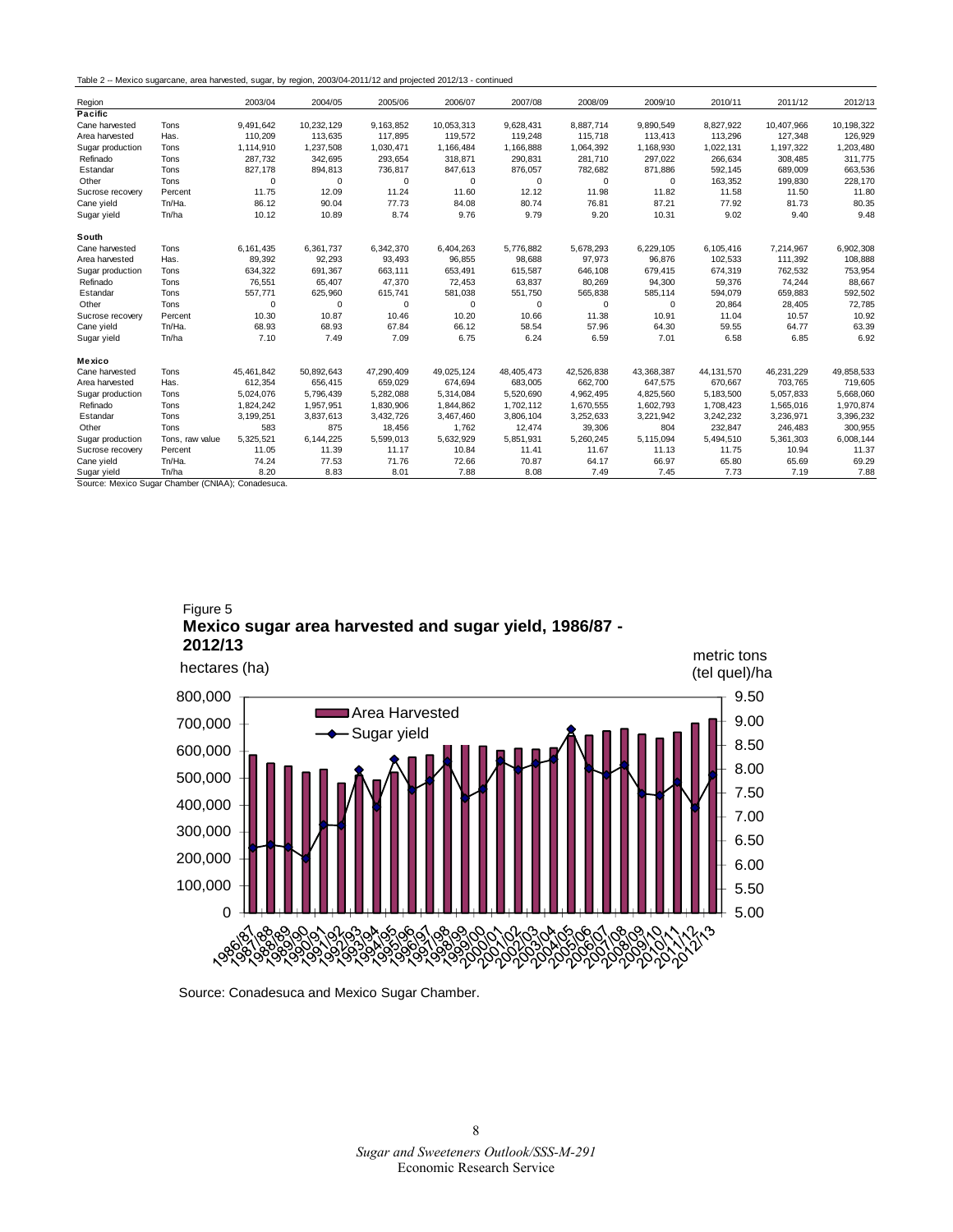In October, the *Comite Nacional Para El Desarrollo Sustentable de la Caña de Azucar* (Conadesuca) in Mexico revised its first forecast of Mexican sugarcane and sugar production for the upcoming 2012/13 crop year. Conadesuca also released complete-year supply and use data for 2011/12.

Figure 5 summarizes underlying production trends in Mexico sugar since 1986/87. Essentially, area harvested has been increasing, especially since the 1991/92 low of 481,685 hectares. The other production statistic is sugar per hectare; this is the multiplication of sugarcane yield and sucrose recovery, and it reflects gains in productivity. The trend here is decidedly less uniform. There was significant growth from 1986/87 up to the record of 8.83 mt per ha in 2004/05. The average since 2004/05 (7.69 mt per ha) more closely resembles the 7.63 mt per ha average of the period 1991/92 through 1999/2000. Clearly, any gains in Mexico sugar production have been the result of area expansion, with productivity lagging.

#### *Mexico Sweetener Supply and Use for 2011/12*

Conadesuca recently released complete-year supply and use data for the October 2011-September 2012 marketing year. There were no changes to either beginning stocks of 759,906 mt or production at 5.048 million mt. Imports for consumption are estimated at 236,717 mt, most of which came to Mexico through tariff-rate quotas (TRQs) established by Mexico prior to the 2011/12 marketing year but extending into it. Conadesuca estimates that 25,086 mt were imported outside the TRQ for consumption. All, or nearly all, of this amount probably came from the United States. Although not a part of their supply and use balance, Conadesuca made available to the USDA estimates of imports for Mexico's sugar-containing product export program, commonly referred to as IMMEX. These imports totaled 239,662 mt, most of which, 217,343 mt, came from the United States.

Conadesuca estimates 2011/12 sugar deliveries for human consumption at 4,135,434 mt and high fructose corn syrup (HFCS) deliveries at 1,720,655 mt, dry weight. Both of these estimates are very close to longstanding USDA projections. Figure 6 shows delivery comparisons with 2009/10 and 2010/11. Overall, 2011/12 sweetener deliveries overcame the slump in 2010/11 deliveries, with 2011/12 deliveries 4.85 percent higher than last year and 1.47 percent higher than 2009/10. The HFCS proportion of sweetener use for 2011/12 is estimated at 29.4 percent, about the same as the 29.3 percent in 2010/11 but higher than 24.6 percent in 2009/10. HFCS growth is, therefore, largely attributable to growth in demand for sweeteners, with almost none of the substitution for sugar that was evident in the preceding marketing years.

Conadesuca estimates IMMEX deliveries from domestic production at 104,223 mt. Combining this estimate with that for IMMEX imports produces an IMMEX total of 343,884 mt. As is well known, most IMMEX products that contain sugar are destined for export to the United States.

Conadesuca estimates  $2011/12$  sugar exports at 836,924 mt.<sup>2</sup> Almost all of this sugar, or 836,706 mt, was exported to the United States. Rather than accepting this estimate in its Mexico supply and use balance, the USDA records Mexico exports to the United States as the amount reported by the U.S. Census Bureau as sugar imported from Mexico during 2011/12. This estimate, released by the U.S. Census Bureau on November 8, is 919,163 mt. Although Conadesuca estimates exports to non-U.S. destinations at only 218 mt, the USDA projects these exports at 10,000 mt until complete-year Mexico exports are published by Mexico's Secretary of Economy, or *Economia*. Currently, these export estimates are only available through August and total only 21 mt. When *Economia* releases the full-year estimate, this total will be added to the U.S. Census Mexico sugar import estimate to produce the Mexico sugar export estimate. It would seem very likely that non-U.S. exports will be very small. Until then, however, the USDA estimate of Mexico's total sugar exports is 929,163 mt.

<sup>2</sup> Although excluded here, the Conadesuca terms deliveries to the IMMEX program as exports because the sugar is supposed to be exported in product form. The USDA does not follow this accounting procedure, either in the U.S. or Mexico supply and use balances.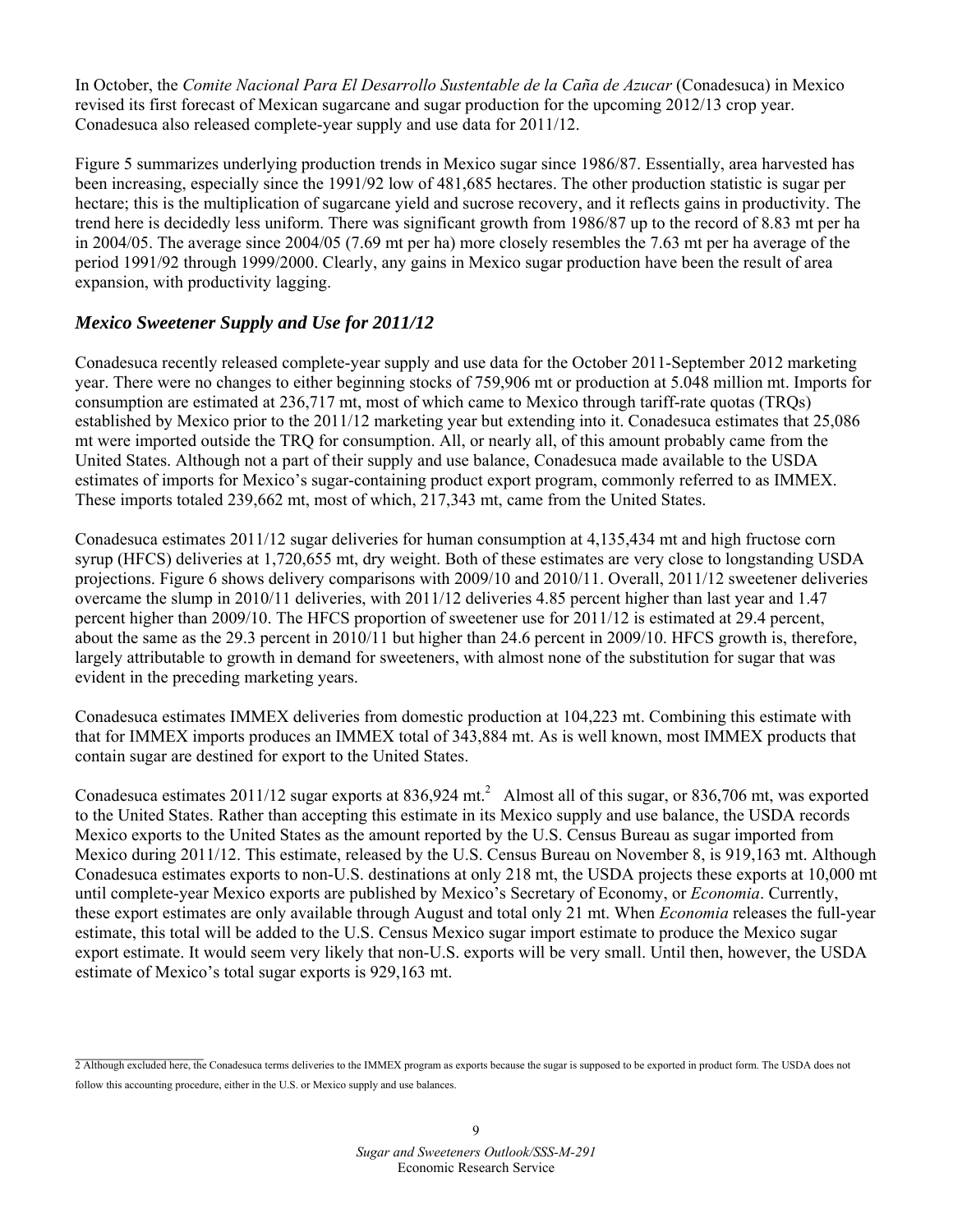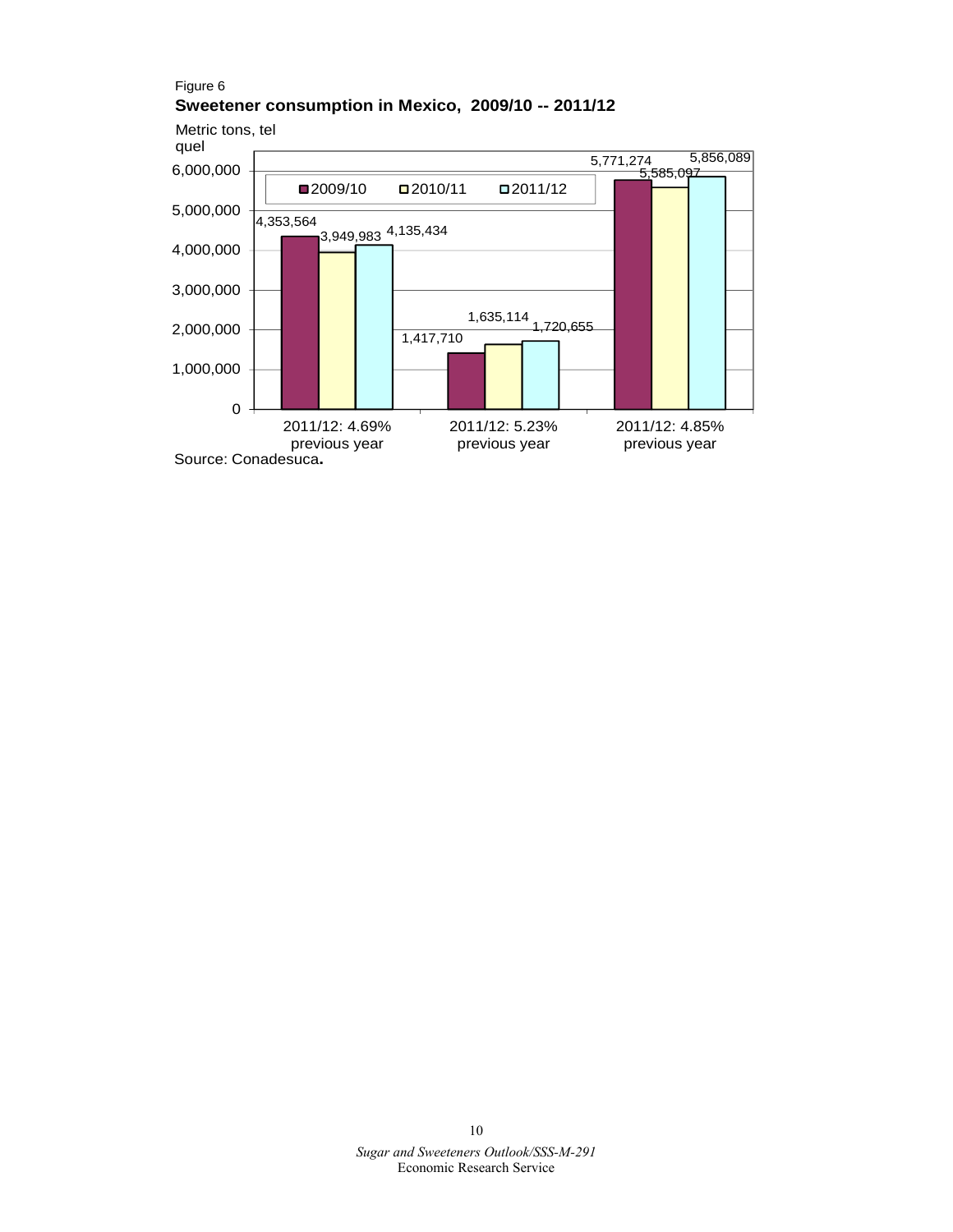Conadesuca estimates ending-year stocks at 968,256 mt. This estimate is the result of physical audits performed at each of the 57 sugar factories producing sugar in Mexico. The implied sugar-to-consumption ratio is calculated at 23.4 percent. This is above the commonly accepted 22 percent as the optimal ratio at the end of September. Some in Mexico would term this as an indicator of excess supply. This abundance of sugar, plus the recent drop in world sugar prices, may help account for 35 percent year-over-year decline in estandar sugar prices and 20 percent decline in refinado sugar prices for September in Mexico City.

The USDA accounting includes a miscellaneous category that acts as a residual to balance total use with total supply. It is estimated at negative 91,983 mt. This difference reflects the differing methods of estimating exports by the United States and Mexico.

#### *Mexico Sweetener Supply and Use for 2012/13*

The USDA projects Mexico's sugar supply at 6.834 million mt, about 495,000 mt more than last month. This reflects higher projected production of 418,000 mt and higher beginning stocks of77,000 mt. Projected imports of 198,000 mt did not change from last month. All these imports are assumed to be for the IMMEX program, i.e., none for consumption; and all of them are assumed to be from the United States.

Projected sugar deliveries for human consumption at 4.200 million mt and HFCS consumption at 1.683 million mt, dry weight, are unchanged from last month. Deliveries to the IMMEX program are projected at 340,000 mt, an increase of 29,000 mt from last month. This increase is projected to come from domestic production.

Ending stocks are projected to be above optimal levels for a second year in a row. They are projected at 23.8 percent of domestic sugar consumption, slightly higher than the 2011/12 level at 1.000 million mt. Exports are projected at 1.294 million mt. At this level, total Mexico sugar use balances with total supply. All but 10,000 mt are assumed to be exported to the United States.<sup>3</sup>

**3** Some observers have suggested that with the current slim margin between U.S. (No. 16 Intercontinental Exchange (ICE) contract) and world raw sugar prices (No.11 ICE contract), Mexico may be tempted to export significant quantities of sugar into the world market. There may be a free-on-board (FOB) pricing advantage from the No.11 ICE contract for Mexican third-party exports compared with the Cost, Insurance, Freight (CIF) No.16 reference price base for exports to the United States.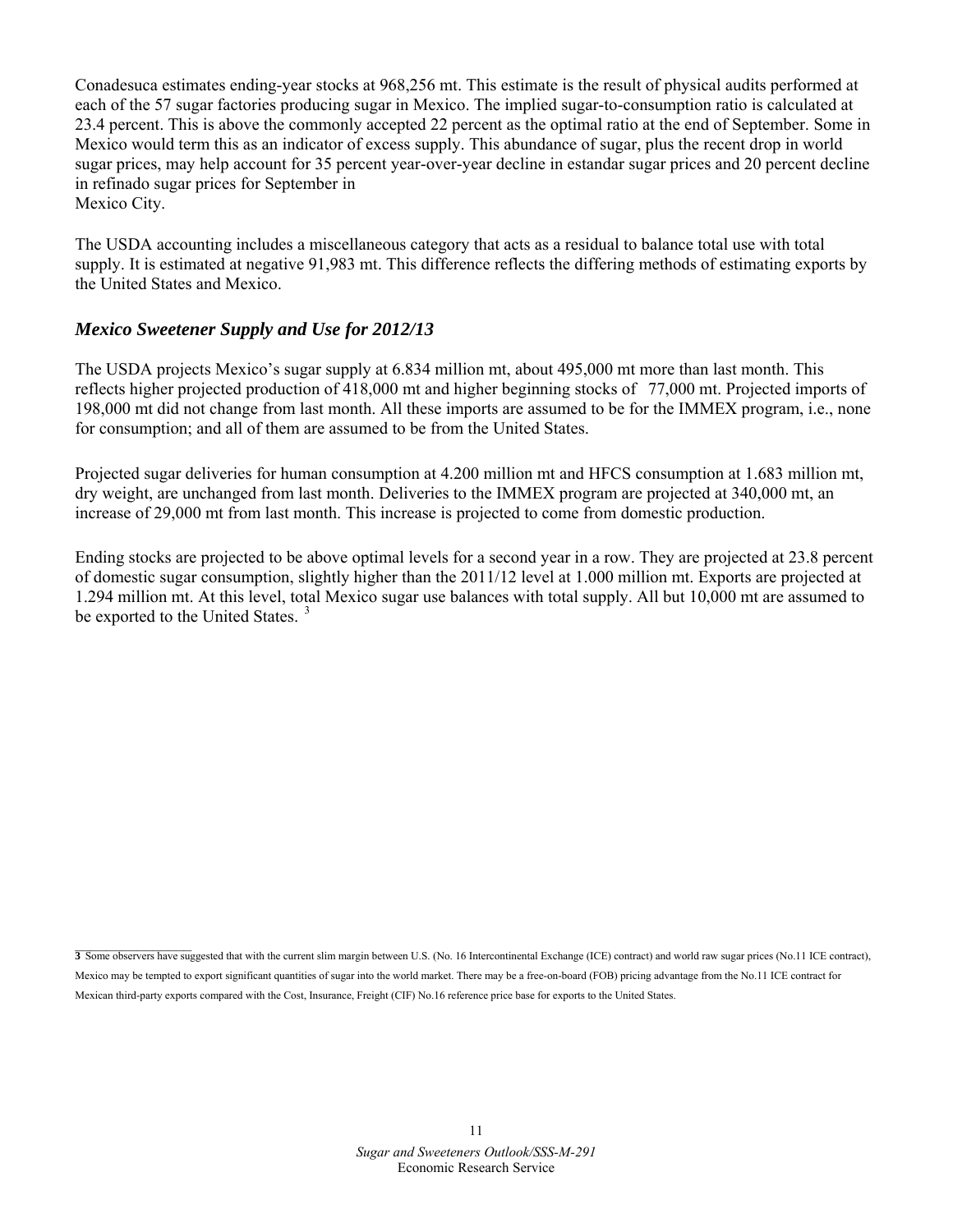#### Table 3 -- Mexico: sugar production and supply, and sugar and HFCS utilization

| Fiscal Year (Oct/Sept)                                  | 2010/11 | 2011/12                          | 2012/13<br>1/ |
|---------------------------------------------------------|---------|----------------------------------|---------------|
|                                                         |         | 1,000 metric tons, actual weight |               |
| <b>Beginning Stocks</b>                                 | 918     | 760                              | 968           |
| Production                                              | 5,184   | 5,048                            | 5,668         |
| <b>Imports</b>                                          | 289     | 476                              | 198           |
| Imports for consumption                                 | 107     | 237                              | 0             |
| Imports for sugar-containing product exports (IMMEX) 2/ | 182     | 240                              | 198           |
| <b>Total Supply</b>                                     | 6,391   | 6,285                            | 6,834         |
| Disappearance                                           |         |                                  |               |
| Human consumption                                       | 3,950   | 4,135                            | 4,200         |
| For sugar-containing product exports (IMMEX)            | 293     | 344                              | 340           |
| <b>Miscellaneous</b>                                    | -81     | $-92$                            |               |
| Total                                                   | 4,161   | 4,387                            | 4,540         |
| Exports                                                 | 1,469   | 929                              | 1,294         |
| Exports to the United States & Puerto Rico              | 1,432   | 919                              | 1,284         |
| Exports to other countries                              | 38      | 10                               | 10            |
| <b>Total Use</b>                                        | 5,631   | ۳<br>5,317                       | 5,834         |
| <b>Ending Stocks</b>                                    | 760     | 968                              | 1,000         |

|                                                          |       | 1,000 metric tons, raw value |          |  |  |
|----------------------------------------------------------|-------|------------------------------|----------|--|--|
| <b>Beginning Stocks</b>                                  | 973   | 806                          | 1,026    |  |  |
| Production                                               | 5,495 | 5,351                        | 6,008    |  |  |
| F<br><b>Imports</b>                                      | 307   | Г<br>505                     | Г<br>210 |  |  |
| Imports for consumption                                  | 114   | 251                          | $\Omega$ |  |  |
| Imports for sugar-containing product exports (IMMEX)     | 193   | 254                          | 210      |  |  |
| Total supply                                             | 6,774 | 6,662                        | 7,244    |  |  |
| Disappearance                                            |       |                              |          |  |  |
| Human consumption                                        | 4,187 | 4,384                        | 4,452    |  |  |
| For sugar-containing product exports (IMMEX)             | 310   | 365                          | 360      |  |  |
| <b>Miscellaneous</b>                                     | $-86$ | -98                          |          |  |  |
| Total                                                    | 4,411 | 4,651                        | 4,812    |  |  |
| Exports                                                  | 1,558 | 985                          | 1,372    |  |  |
| Exports to the United States & Puerto Rico               | 1,518 | 974                          | 1,361    |  |  |
| Exports to other countries                               | 40    | 11                           | 11       |  |  |
| Total use                                                | 5,969 | 5,635                        | 6,184    |  |  |
| Ending stocks                                            | 806   | 1,026                        | 1,060    |  |  |
| Stocks-to-Human Consumption (percent)                    | 19.2  | 23.4                         | 23.8     |  |  |
| Stocks-to-Use (percent)                                  | 13.5  | 18.2                         | 17.1     |  |  |
| High Fructose Corn Syrup (HFCS) Consumption (dry weight) | 1,635 | 1,721                        | 1,683    |  |  |

1/ Forecast.

2/ IMMEX = Industria Manufacturera, Maquiladora y de Servicios de Exportación.

Source: USDA, WASDE and ERS, *Sugar and Sweeteners Outlook* .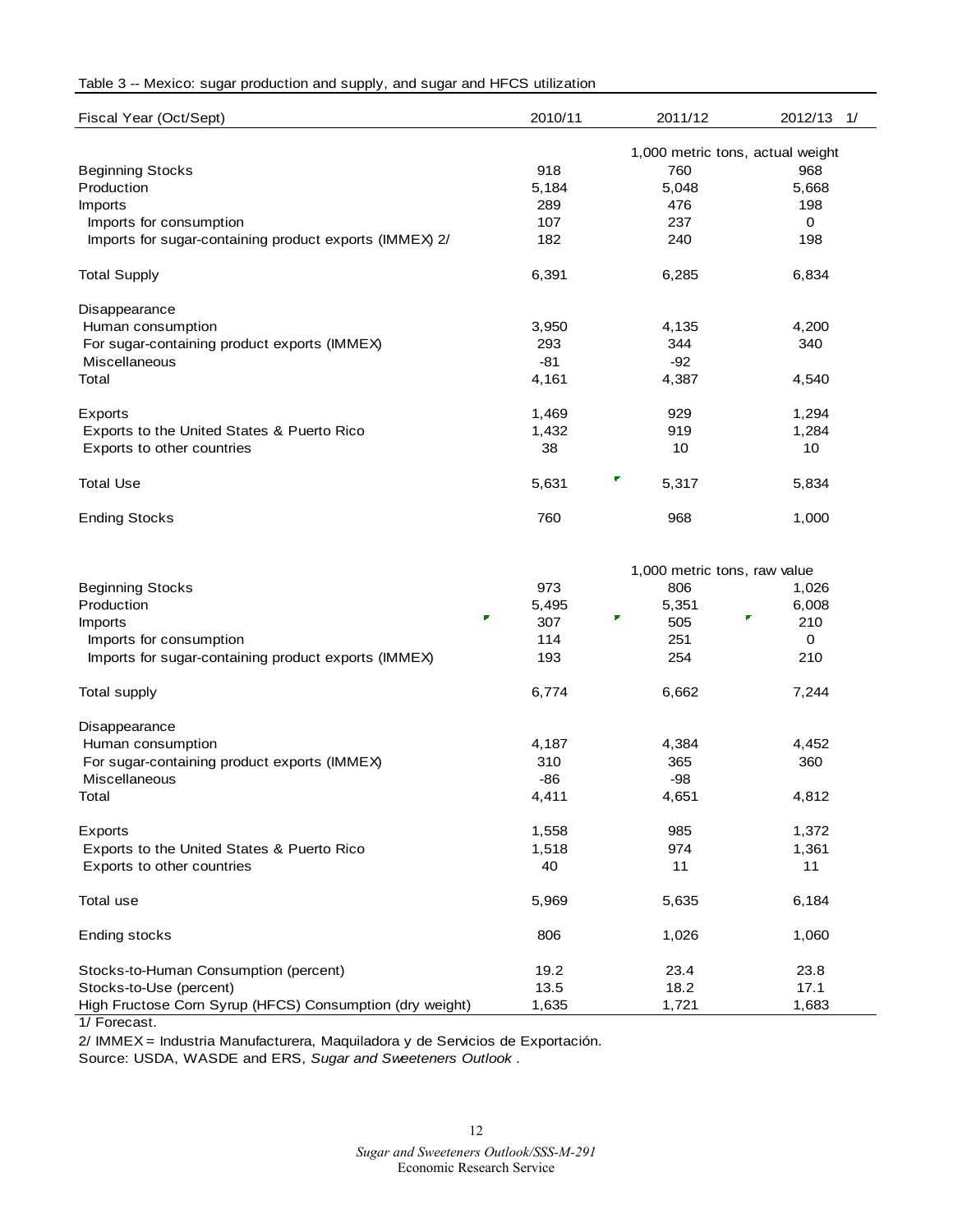## **U.S. Sugar**

On November 9, 2012, the National Agricultural Statistics Service (NASS) published forecasts of sugar crop area, yields, and production for 2012/13 in its Crop Production report. Also on November 9, 2012, the USDA published in the *World Agricultural Supply and Demand Estimates* (WASDE) its latest supply and use estimates/projections for U.S. sugar.

#### *U.S. Production*

The U.S. sugarbeet harvest is mostly complete in the major reporting States—91 percent of sugarbeet area was estimated as harvested by NASS as of November 4. The harvest was largely over in Minnesota, North Dakota, and Idaho. Only Michigan still had significant area to be harvested.

NASS estimates the 2012/13 sugarbeet crop at 34.946 million tons, a 1.8 percent reduction from last month. The largest reduction occurred in Minnesota, where the crop was estimated 473,000 tons less than last month at 12.298 million tons. This reduction was due to freezes during harvest, not to plowing the crop under, which had been seen as a possibility because of processing constraints. The sugarbeet crop in the Great Plains States (Colorado, Montana, Nebraska, and Wyoming) is estimated lower as well: 4.578 million tons, a reduction of 4.6 percent from last month.

The early start to the sugarbeet harvest has resulted in record beet sugar production for the combined months of August and September. Beet sugar production from sugarbeet slicing is estimated at 641,602 short tons, raw value (STRV). This amount, plus sugar produced from molasses desugaring, pushed the fiscal year (FY) 2012 beet sugar production to 4.894 million STRV. The projection for FY 2013 remains at 5.105 million STRV.

NASS forecasts 2012/13 sugarcane production at 32.120 million tons, an increase of 2.7 percent over last month's forecast. The gain resulted from better expected yields in Louisiana—up to 32 tons per acre from last month's 30 tons per acre. Louisiana production is forecast at 13.600 million tons, an increase of 850,000 tons, or 6.7 percent. Due to these better crop forecasts, the USDA increased its Louisiana cane sugar production forecast by 75,000 STRV to 1.500 million STRV. Cane sugar production forecasts in other producing States were unchanged. The total cane sugar production for FY 2013 is forecast at 3.720 million STRV.

Total U.S. sugar production for FY 2013 is forecast at 8.825 million STRV. If realized, this would be the largest production total since FY 2000's 9.050 million STRV.

## *Sugar Trade*

The USDA revised FY 2012 sugar trade estimates after the U.S. Census Bureau released September 2012 trade on November 8 and after the release of Sweetener Market Data (SMD). Table 4 shows the sugar import components for FY 2012, with full fiscal year estimates and changes from last month. Imports from Mexico totaled 1,071,291 STRV, an increase of almost 45,000 STRV over last month. High-tier tariff imports totaled 13,217 STRV, less than expected last month. In total, FY 2012 imports are estimated at 3,632,063 STRV. The USDA sources sugar exports estimates from SMD. The estimate for FY 2012 is 269,411 STRV, about 5,600 STRV less than last month's estimate.

Table 5 shows sugar import projections for FY 2013. Total imports are increased by 233,735 STRV to 3,248,089 STRV. As discussed in the Mexico chapter, sugar imports from Mexico are expected to be large at 1.500 million STRV. The increase of 332,351 from last month is mostly the result of increased sugar production in Mexico. Partially offsetting the Mexican imports is the USDA increase of the raw sugar TRQ shortfall of 99,653 STRV to 265,000 STRV. This shortfall forecast is not predominantly linked to imports from specific countries; rather, the increase was made on the basis of the low margin through October and November between the U.S. raw sugar price (nearby No.16 ICE contract) and the world raw sugar price (nearby No.11 contract). The margin for October was 3.50 cents and has been less than that through the first week of November. This thin a margin is likely unsustainable,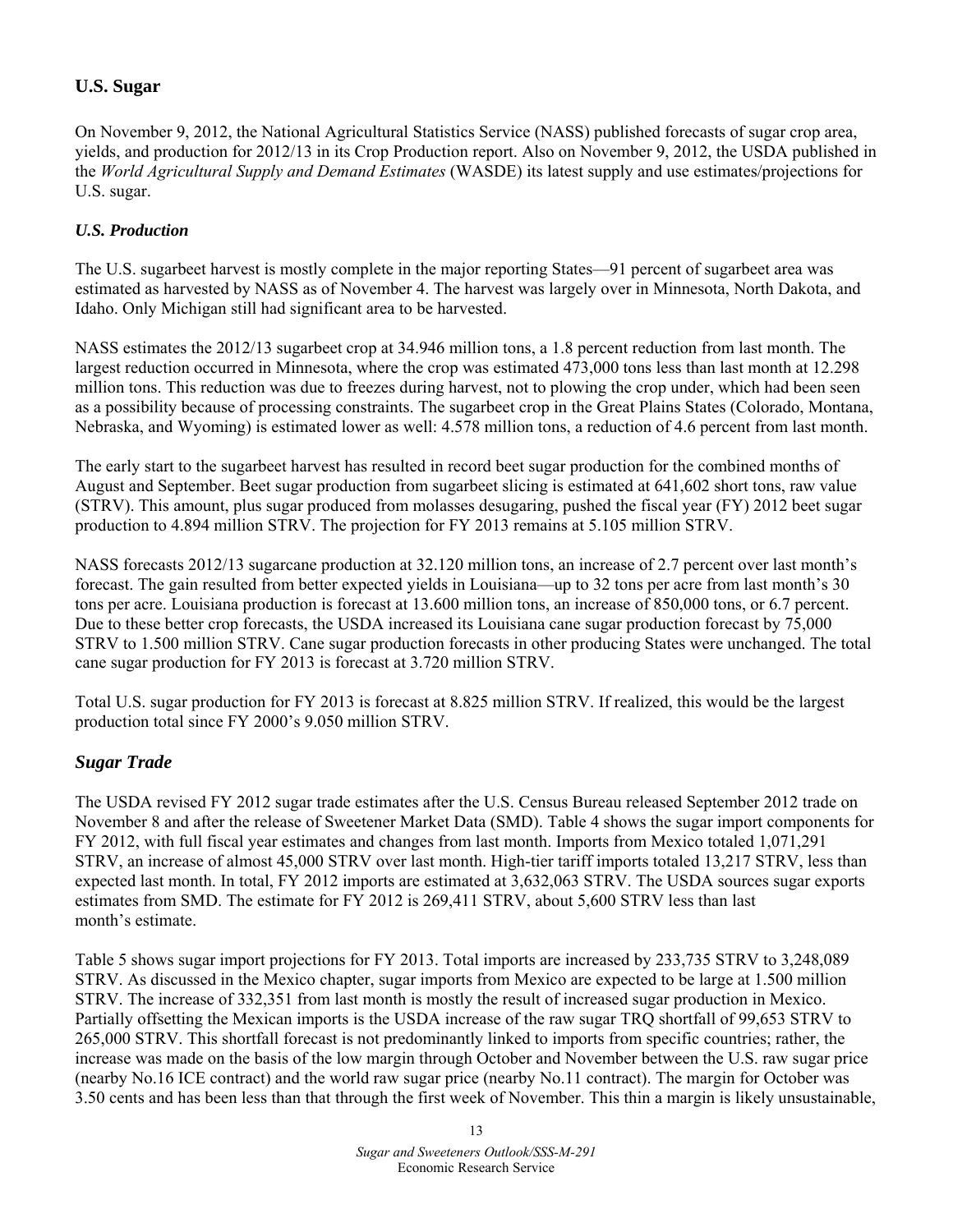| Table 4 -- November 2012 USDA estimate of sugar imports in FY 2012 |  |
|--------------------------------------------------------------------|--|

| <b>NOVEMBER 2012 OODIN</b> COMMAND OF Jugar Imports In Fig. 2012 |               | Metric tons, raw value (MTRV)   | Short tons, raw value (STRV) |          |  |
|------------------------------------------------------------------|---------------|---------------------------------|------------------------------|----------|--|
|                                                                  | Oct. forecast | Change from Sept. Oct. forecast | Change from Sept.            |          |  |
|                                                                  |               |                                 |                              |          |  |
| Raw sugar TRQ                                                    | 1,117,195     | 0                               | 1,231,497                    | 0        |  |
|                                                                  |               |                                 |                              |          |  |
| Less other shortfall                                             | $-235,129$    | 0                               | $-259,185$                   | 0        |  |
| Plus FY 2011 TRQ entries in Oct. and Nov. 2011                   | 79,906        | 0                               | 88,081                       | 0        |  |
| Less FY 2012 TRQ entries in September 2011                       | $-20,062$     | 0                               | $-22,115$                    | 0        |  |
| Plus April 2012 increase                                         | 381,018       | 0                               | 420,000                      | 0        |  |
| Total raw sugar TRQ                                              | 1,322,928     | 0                               |                              | 0        |  |
| <b>Refined sugar TRQ</b>                                         |               |                                 |                              |          |  |
| Allocation to Canada                                             | 12,050        | 0                               | 13,283                       | 0        |  |
| FY 2011 Canada sugar to enter FY 2012                            | 17,535        | 0                               | 19,329                       | 0        |  |
| <b>Allocation to Mexico</b><br>Less Mexican shortfall 1/         |               |                                 |                              |          |  |
| Global                                                           | 8,294         | 0                               | 9,143                        | 0        |  |
| FY 2011 Global sugar to enter FY 2012                            | 111,078       | 0                               | 122,443                      | 0        |  |
| Specialty                                                        |               |                                 |                              |          |  |
| Base                                                             | 1,656         | 0                               | 1,825                        | 0        |  |
| Additional                                                       | 84,151        | $-6,567$                        | 92,761                       | $-7,239$ |  |
| <b>Total refined sugar TRQ</b>                                   | 234,764       | $-6,567$                        | 258,783                      | $-7,239$ |  |
| <b>CAFTA/DR TRQ - calendar 2012</b>                              | 116,820       | 0                               | 128,772                      | 0        |  |
| CAFTA/DR FY 2011, likely to enter in FY 2012                     | 31,543        | 0                               | 34,770                       | 0        |  |
| CAFTA/DR FY 2012, forecast to enter in FY 2013<br>Other:         | $-27,352$     | 0                               | $-30,150$                    | 0        |  |
| Singapore, Bahrain, Jordan                                       | 22            | 0                               | 24                           | 0        |  |
| Peru                                                             | 0             | 0                               | 0                            | 0        |  |
| Colombia                                                         | 50,000        | $\mathbf 0$                     | 55,116                       | 0        |  |
| Colombia CY 2011, entered Oct-Dec 2011                           | 0             | 0                               | 0                            | 0        |  |
| Colombia CY 2012, forecast to enter Oct-Dec 2012                 | $-20,105$     | 0                               | $-22,162$                    | 0        |  |
| <b>Total estimate TRQ entries</b>                                | 1,708,620     | $-6,567$                        | 1,883,431                    | $-7,239$ |  |
| Mexico                                                           | 971,859       | 40,539                          | 1,071,291                    | 44,687   |  |
| Re-export program imports                                        | 602,484       | 0                               | 664,125                      | 0        |  |
| Sugar syrups, high-tier                                          | 11,990        | $-754$                          | 13,217                       | $-831$   |  |
| <b>Total projected imports</b>                                   | 3,294,953     | 33,218                          | 3,632,063                    | 36,616   |  |

1/ Total entries from Mexico, quota and non-quota, reflected below.

Source: US Department of Agriculture, Foreign Agricultural Service, *Sugar Monthly Import and Re-Export Data Report* , November 2012.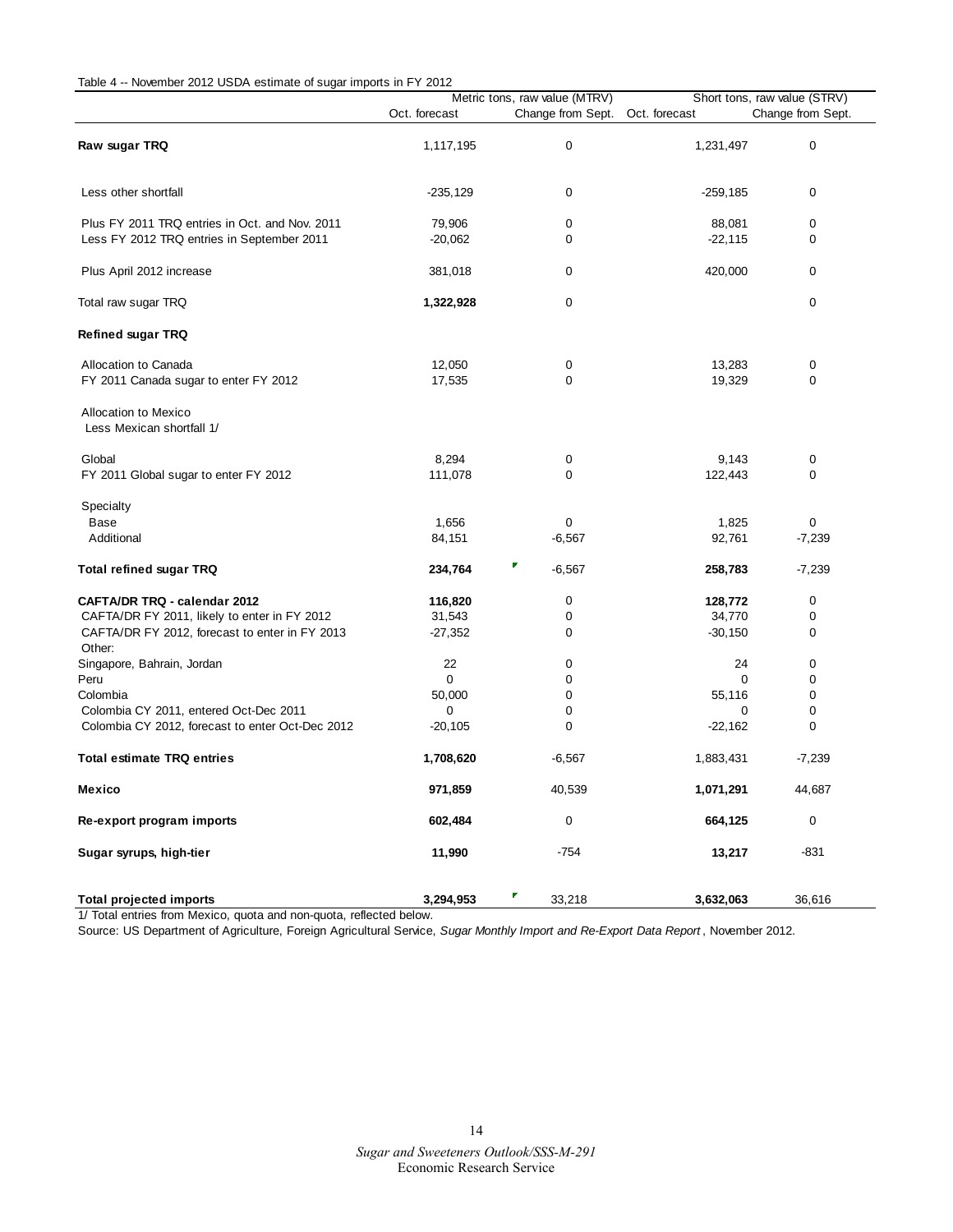| Table 5 -- November 2012 USDA estimate of sugar imports in FY 2013           |                               |                   |                              |                   |  |  |
|------------------------------------------------------------------------------|-------------------------------|-------------------|------------------------------|-------------------|--|--|
|                                                                              | Metric tons, raw value (MTRV) |                   | Short tons, raw value (STRV) |                   |  |  |
|                                                                              | Oct. forecast                 | Change from Sept. | Oct. forecast                | Change from Sept. |  |  |
| Raw sugar TRQ                                                                | 1,117,195                     | 0                 | 1,231,497                    | 0                 |  |  |
| Less other shortfall                                                         | $-240,404$                    | $-90,404$         | $-265,000$                   | $-99,653$         |  |  |
| <b>Additional Quota</b>                                                      | 0                             | 0                 | 0                            | 0                 |  |  |
| Total raw sugar TRQ                                                          | 876,791                       | ۳<br>$-90,404$    | 966,497                      | $-99,653$         |  |  |
| <b>Refined sugar TRQ</b>                                                     |                               |                   |                              |                   |  |  |
| Allocation to Canada                                                         | 12,050                        | 0                 | 13,283                       | 0                 |  |  |
| Global                                                                       | 8,294                         | 0                 | 9,143                        | 0                 |  |  |
| Specialty 1/                                                                 |                               |                   |                              |                   |  |  |
| Base                                                                         | 1,656                         | 0                 | 1,825                        | 0                 |  |  |
| Additional                                                                   | 95,254                        | 0                 | 105,000                      | 0                 |  |  |
| <b>Total refined sugar TRQ</b>                                               | 117,254                       | τ<br>0            | 129,250                      | 0                 |  |  |
| CAFTA/DR TRQ - calendar 2013                                                 | 121,740                       | 0                 | 134,195                      | 0                 |  |  |
| CAFTA/DR CY 2012, likely to enter in FY 2013                                 | 27,352                        | 0                 | 30,150                       | 0                 |  |  |
| CAFTA/DR CY 2013, forecast to enter in FY 2014<br>Other:                     | $-27,352$                     | 0                 | $-30,150$                    | 0                 |  |  |
| Singapore, Bahrain, Jordan                                                   | 0                             | -59               | 0                            | $-65$             |  |  |
| Peru                                                                         | 2,000                         | 0                 | 2,205                        | 0                 |  |  |
| Colombia                                                                     | 50,750                        | 0                 | 55,942                       | 0                 |  |  |
| Colombia CY 2012, forecast to enter Oct-Dec 2012                             | 20,105                        | 0                 | 22,162                       | 0                 |  |  |
| Colombia CY 2013, forecast to enter Jan-Sept 2013                            | $-20,105$                     | 0                 | $-22,162$                    | 0                 |  |  |
| Panama                                                                       | 6,620                         |                   | 7,297                        |                   |  |  |
| Less shortfall                                                               | $-5,620$                      |                   | $-6,195$                     |                   |  |  |
| <b>Total estimate TRQ entries</b>                                            | 1,169,535                     | -89,463           | 1,288,089                    | $-98,616$         |  |  |
| Mexico                                                                       | 1,360,777                     | 301,504           | 1,500,000                    | 332,351           |  |  |
| Re-export program imports                                                    | 408,233                       | 0                 | 450,000                      | 0                 |  |  |
| Sugar syrups, high-tier                                                      | 9,072                         | 0                 | 10,000                       | 0                 |  |  |
| <b>Total projected imports</b>                                               | 2,947,617                     | ۳<br>212,041      | 3,248,089                    | 233,735           |  |  |
| 1/ The tranches of the FY 2013 specialty sugar TRQ open as follows: in MTRV: |                               |                   |                              |                   |  |  |
|                                                                              | <b>MTRV</b>                   |                   | <b>STRV</b>                  |                   |  |  |
| Tranche 1 - Oct. 12, 2012                                                    | 1,656                         |                   | 1,825                        |                   |  |  |
| Tranche 2 - Oct. 26, 2012                                                    | 35,245                        |                   | 38,851                       |                   |  |  |
| Tranche 3 - Jan. 11, 2013                                                    | 20,003                        |                   | 22,050                       |                   |  |  |
| Tranche 4 - Apr. 11, 2013                                                    | 20,003                        |                   | 22,050                       |                   |  |  |
| Tranche 5 - July 11, 2013                                                    | 20,003                        |                   | 22,050                       |                   |  |  |
| Total                                                                        | 96,910                        |                   | 106,825                      |                   |  |  |

Source: US Depatment of Agriculture, Foreign Agricultural Service, *Sugar Monthly Import* and *Re-Export Data Report* , November 2012.

#### *Sugar and Sweeteners Outlook/SSS-M-291* Economic Research Service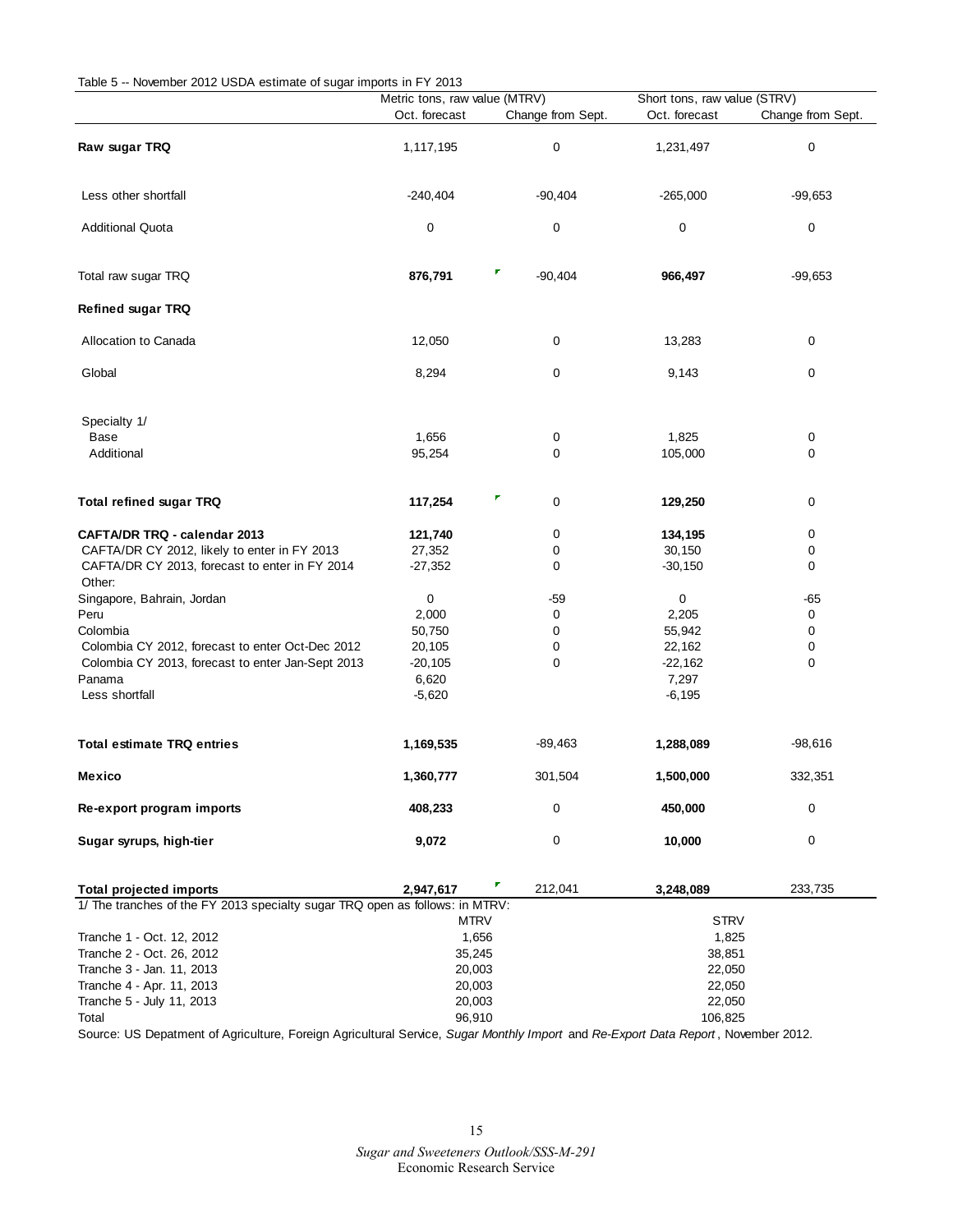Table 6 -- Monthly sugar deliveries for human consumption: Sweetener Market Data (SMD) estimates for 2011/12 and ERS Sugar and Sweetener Outlook projections for 2012/13, including Sugar and Sweetener Outlook projections model

#### Units = short tons, raw value (STRV)

|                                   |                       | 2011/12: Sweetener Market Data (SMD) estimates of monthly deliveries: total, beet sugar, cane sugar, and direct consumption imports (short tons, raw value)    |                        |                        |                              |
|-----------------------------------|-----------------------|----------------------------------------------------------------------------------------------------------------------------------------------------------------|------------------------|------------------------|------------------------------|
| Delivery months                   | Source/Formula        | <b>Total deliveries</b>                                                                                                                                        | <b>Beet deliveries</b> | <b>Cane deliveries</b> | <b>Direct Cons. Imports</b>  |
| Oct                               | <b>SMD</b>            | 1,091,585                                                                                                                                                      | 381,153                | 511,466                | 198,966                      |
| Nov                               | <b>SMD</b>            | 787.865                                                                                                                                                        | 361.345                | 476,042                | $-49,522$                    |
| Dec                               | <b>SMD</b>            | 836,589                                                                                                                                                        | 320.535                | 421.698                | 94,356                       |
| Jan                               | <b>SMD</b>            | 782.658                                                                                                                                                        | 351.813                | 405,220                | 25,625                       |
| Feb                               | <b>SMD</b>            | 889,192                                                                                                                                                        | 365,106                | 432,432                | 91,654                       |
| Mar                               | <b>SMD</b>            | 957,438                                                                                                                                                        | 397,538                | 498,295                | 61,605                       |
| Apr                               | <b>SMD</b>            | 829,305                                                                                                                                                        | 356,491                | 419,957                | 52,857                       |
| May                               | <b>SMD</b>            | 1.015.650                                                                                                                                                      | 405.421                | 488,270                | 121,959                      |
| Jun                               | <b>SMD</b>            | 1,032,081                                                                                                                                                      | 396.974                | 477,517                | 157,590                      |
| Jul                               | <b>SMD</b>            | 935.052                                                                                                                                                        | 406.026                | 508,207                | 20,819                       |
| Aug                               | <b>SMD</b>            | 995,155                                                                                                                                                        | 401,316                | 520,748                | 73,091                       |
| Sept                              | <b>SMD</b>            | 988,221                                                                                                                                                        | 400,750                | 448,856                | 138,615                      |
| <b>Total estimated deliveries</b> | Sum                   | 11,140,791                                                                                                                                                     | 4,544,468              | 5,608,708              | 987.615                      |
|                                   |                       | 2012/13: Sugar and Sweetener Outlook projections of monthly deliveries: total, beet sugar, cane sugar, and direct consumption imports (short tons, raw value). |                        |                        |                              |
| Delivery months                   | Formula from model 1/ | Total deliveries (I)                                                                                                                                           | Beet deliveries (II)   | Cane deliveries (III)  | Direct Cons. Imports (IV) 2/ |
| Oct                               | A+B+C+D*(II)+E        | 1,037,359                                                                                                                                                      | 405,104                | 500,688                | 131,567                      |
| Nov                               | A+B+C+D*(II)+F        | 944,480                                                                                                                                                        | 363,725                | 482,331                | 98,424                       |
| Dec                               | A+B+C+D*(II)+G        | 851,353                                                                                                                                                        | 323,025                | 426,645                | 101,683                      |
| Jan                               | A+B+C+D*(II)+H        | 845,472                                                                                                                                                        | 341.729                | 409.151                | 94,592                       |
| Feb                               | A+B+C+D*(II)+J        | 840.264                                                                                                                                                        | 339.851                | 409.939                | 90,474                       |
| Mar                               | A+B+C+D*(II)+J        | 976,304                                                                                                                                                        | 383.852                | 485.482                | 106,971                      |
| Apr                               | A+B+C+D*(II)+K        | 912,139                                                                                                                                                        | 364,595                | 444,368                | 103,177                      |
| May                               | A+B+C+D*(II)+L        | 955,892                                                                                                                                                        | 387,481                | 468,735                | 99,676                       |
| Jun                               | A+B+C+D*(II)+M        | 980,097                                                                                                                                                        | 405,104                | 481,335                | 93,658                       |
| Jul                               | A+B+C+D*(II)+N        | 964,741                                                                                                                                                        | 387.027                | 468,768                | 108,946                      |
| Aug                               | A+B+C+D*(II)+O        | 1.037.359                                                                                                                                                      | 405.104                | 500,688                | 131,567                      |
| Sept                              | A+B+C+D*(II)+P        | 1.037.359                                                                                                                                                      | 405.104                | 500,688                | 131,567                      |
|                                   |                       |                                                                                                                                                                |                        |                        |                              |

|                          |         | Sugar and Sweetener Outlook model coefficients used to make 2012/13 projections |                      |                       |                                         |
|--------------------------|---------|---------------------------------------------------------------------------------|----------------------|-----------------------|-----------------------------------------|
|                          | Symbols | Total deliveries (I)                                                            | Beet deliveries (II) | Cane deliveries (III) | <b>Direct Cons. Imports</b>             |
| Constant                 |         | 783,475                                                                         | 405,104              | 552,826               | Residual calculation = $I - (II + III)$ |
| Shifter                  |         | $-88.054$                                                                       |                      | 30,398                |                                         |
| Trend (value in FY 2013) | c       | 341,938                                                                         |                      |                       |                                         |
| <b>Beet deliveries</b>   |         |                                                                                 |                      | $-0.2037$             |                                         |
| Oct                      |         |                                                                                 |                      |                       |                                         |
| Nov                      |         | $-92.879$                                                                       | $-41,379$            | $-26,788$             |                                         |
| Dec                      | G       | $-186,005$                                                                      | $-82.078$            | $-90,766$             |                                         |
| Jan                      |         | $-191.887$                                                                      | $-63,375$            | $-104.450$            |                                         |
| Feb                      |         | $-197.095$                                                                      | $-65,253$            | $-104.044$            |                                         |
| Mar                      |         | $-61.054$                                                                       | $-21,252$            | $-19,536$             |                                         |
| Apr                      | κ       | $-125,219$                                                                      | $-40,509$            | $-64,574$             |                                         |
| May                      |         | $-81,467$                                                                       | $-17,623$            | $-35.544$             |                                         |
| Jun                      | м       | $-57.262$                                                                       |                      | $-19,353$             |                                         |
| Jul                      |         | $-72.618$                                                                       | $-18.077$            | $-35,603$             |                                         |
| Aug                      |         |                                                                                 |                      |                       |                                         |
| $\mathbf{C}$             |         |                                                                                 |                      |                       |                                         |

Sept produces and the COCODET. A+B+C+D\*(II)+E<br>
Total deliveries = 783,475 [A] - 88,054 [B] + 341,938 [C] + 0 [E] = 1,037,359 STRV<br>
Beet deliveries = 405,104 [A] + 0 [B] + 0 [C] + 0 [E] = 405,104 STRV<br>
Cane deliveries = 55

2/ Calculated as a residual.

Source: US Department of Agriculture, Economic Research Service, Sugar and Sweetener Outlook.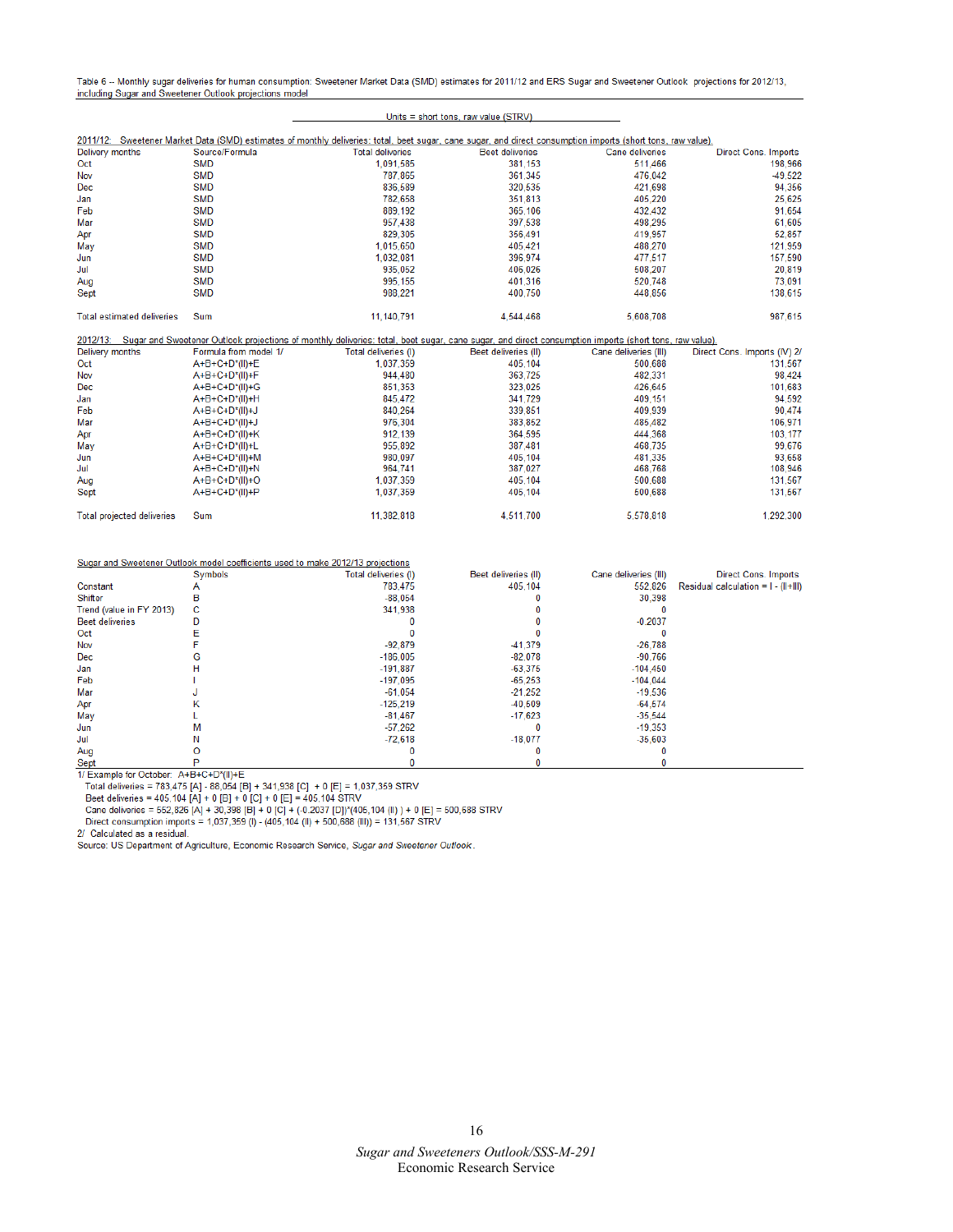given that many countries week of November. This thin a margin is likely unsustainable, given that many countries exporting sugar to the United States through the raw sugar TRQ would find more profitable destinations because of lower transport to those countries. The margin would then be expected to widen.

## *Sugar Deliveries*

The USDA estimates FY 2012 sugar deliveries for human consumption at 11.141 million STRV. This estimate is 159,000 below the estimate of 11.300 million STRV that USDA had been maintaining since May. Most of the reduction was due to a series of reporting errors by a U.S. sugar refiner that were uncovered by USDA's Farm Service Agency (FSA). The refiner had been listing certain intermediate sales as deliveries for human consumption when, in fact, those sales resulted in shipments to other refiners. This led to double-counting of deliveries by110-120 STRV. The other event that led to fewer deliveries than expected was a dramatic decline in cane sugar deliveries in September from the amount forecast by about 55,000 STRV.

Deliveries for human consumption in FY 2013 are projected at 11.380 million STRV, a reduction of 45,000 STRV from last month. Table 6 shows results of an ERS sugar delivery model for FY 2013. Model details are provided in the bottom panel. The model itself assumes that the same trends affecting deliveries for the last few years continue into FY 2013. Projections for beet sugar and cane sugar deliveries are not too far different than those that resulted in FY 2012. Direct consumption imports by entities that do not report to the USDA are projected at 1.292 million STRV, an increase of 304,685 STRV over the estimate for FY 2012.

## *Ending Stocks*

Ending FY 2012 sugar stocks held by processors and refiners are estimated at 2.007 million STRV. The implied stocks-to-use ratio is 17.48 percent, the highest level since FY 2004.

Stocks held by U.S. cane sugar processors and refiners totaled 1.168 million STRV, about 314,000 STRV more than the corresponding average stock levels of FY 2010 and FY 2011. Cane sugar stocks also grew over 280,000 STRV from the end of August to the end of September. Refining losses for September are estimated at a high absolute level of negative 57,798 STRV. The negative factor for the loss indicates an addition to cane sugar supply of that high, unexplained amount. Refined sugar imports by cane refiners in September of 47,014 STRV are 33,454 STRV above the average for the preceding 11 months. Recorded net receipts of sugar by refiners exceeded recorded net sales of cane processors by 33,264 STRV in September. Also contributing was the drop in expected cane sugar deliveries in September of about 55,000 STRV.

Beet sugar stocks are estimated at 838,719 STRV. This large total results from the much higher level of beet sugar production in August and September. Beet sugar sold in September is estimated at 1,049,408 STRV, but September deliveries for human consumption from sugar sold this year and last are estimated at 400,750 STRV. Sold but undelivered beet sugar is 653,921 STRV. When combined with previously sold but undelivered sugar held before September, beet sugar stocks held by processors but not owned by them are estimated at 655,741 STRV. Beet sugar owned by processors is estimated at only 182,977 STRV.

Figure 7 shows the ownership components of ending-year beet sugar stocks since 1992. Before the marketing allotments were instituted by the 2002 Farm Act, beet sugar processors' ending stocks averaged 551,000 STRV, or about 13.0 percent of total-year beet sugar deliveries. In 2002 (immediately prior to marketing allotments instituted in October 2002, the first month of FY 2003) and all years since, beet sugar processors' owned stocks have averaged 313,600 STRV, or about 6.9 percent of average annual beet sugar deliveries.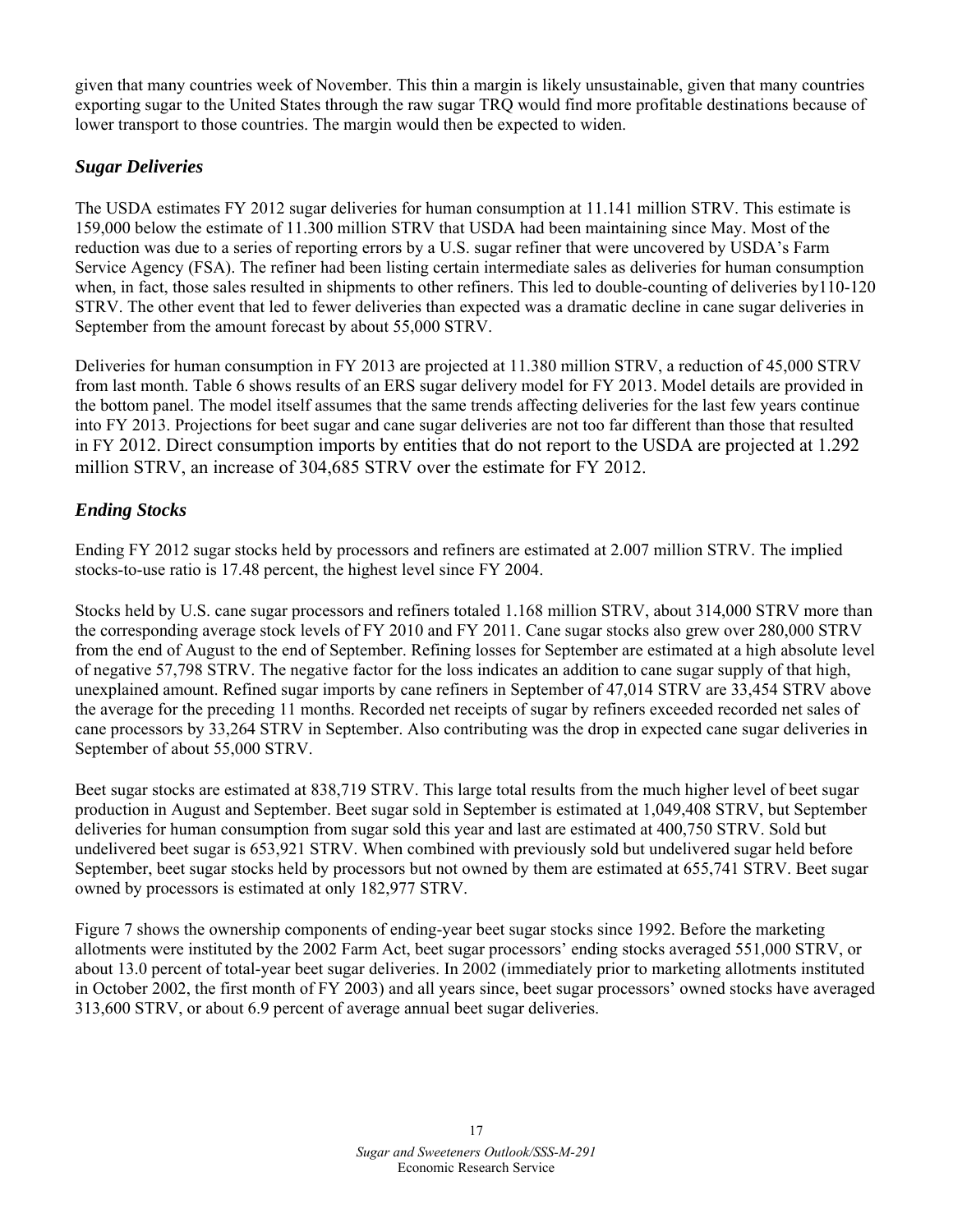

#### *Sugar and Sweeteners Outlook/SSS-M-291* Economic Research Service 18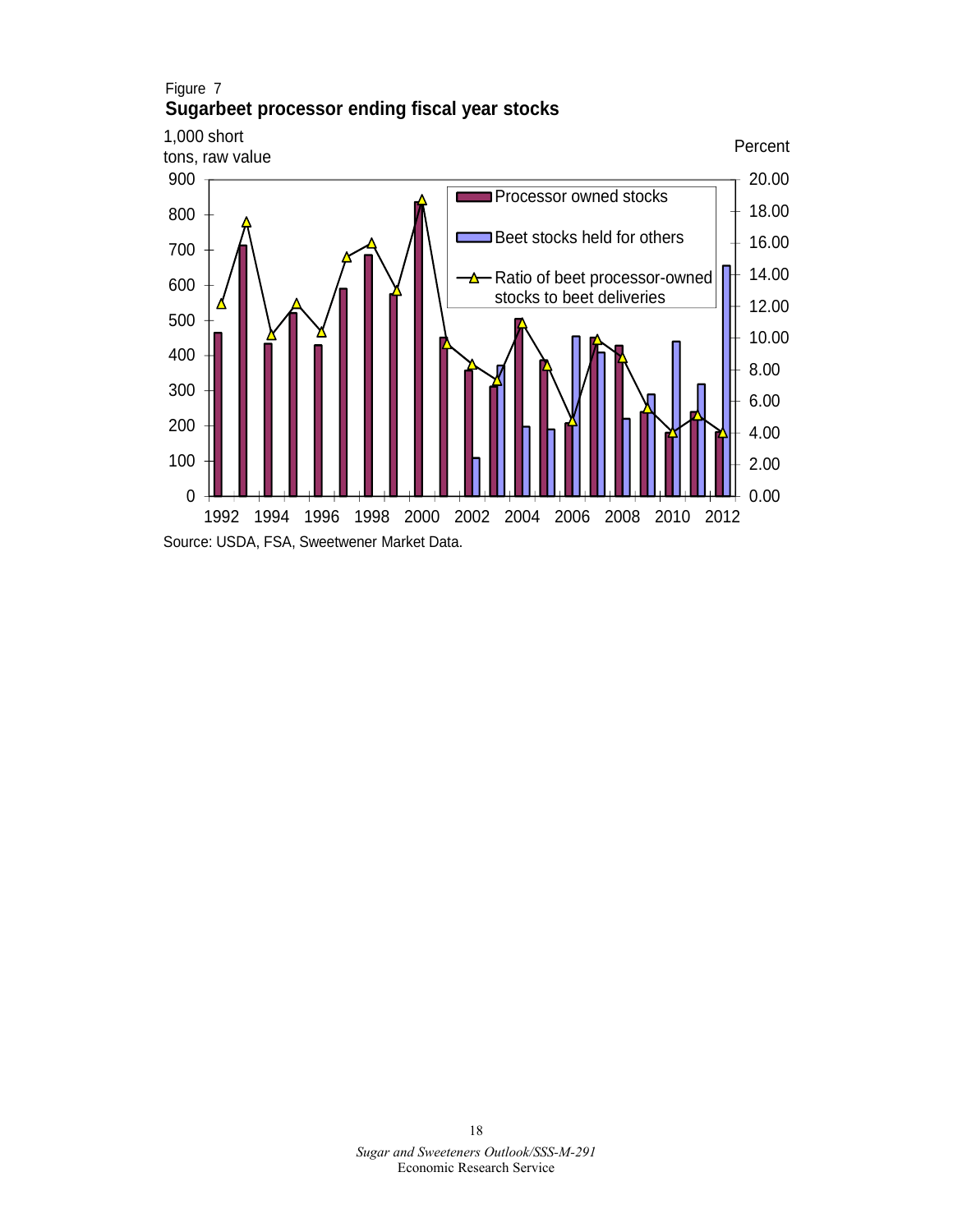Processors sell sugar in September that gets assigned to unused, available marketing allotment quantities in the current marketing year, although the sugar is not to be delivered until the next fiscal year. This started at the end of FY 2002 before marketing allotments were put into place and has rolled on ever since. Beet processors are able to remain below effective constraints meant to restrict their sales to their share of the overall allotment quantity set by the USDA for any given year. Because sugar forfeitures are considered to be marketings by the USDA, having unused allotment at the end of the year because delivered quantities at the beginning of year were assigned to the previous year's allotment quantity increases the likelihood of beet sugar forfeitures and U.S. Federal Government budget expense, all else constant.

For FY 2013, ending sugar stocks are projected as the difference between total supply and total use, or 2.216 million STRV. The implied stocks-to-use ratio is 18.68 percent.